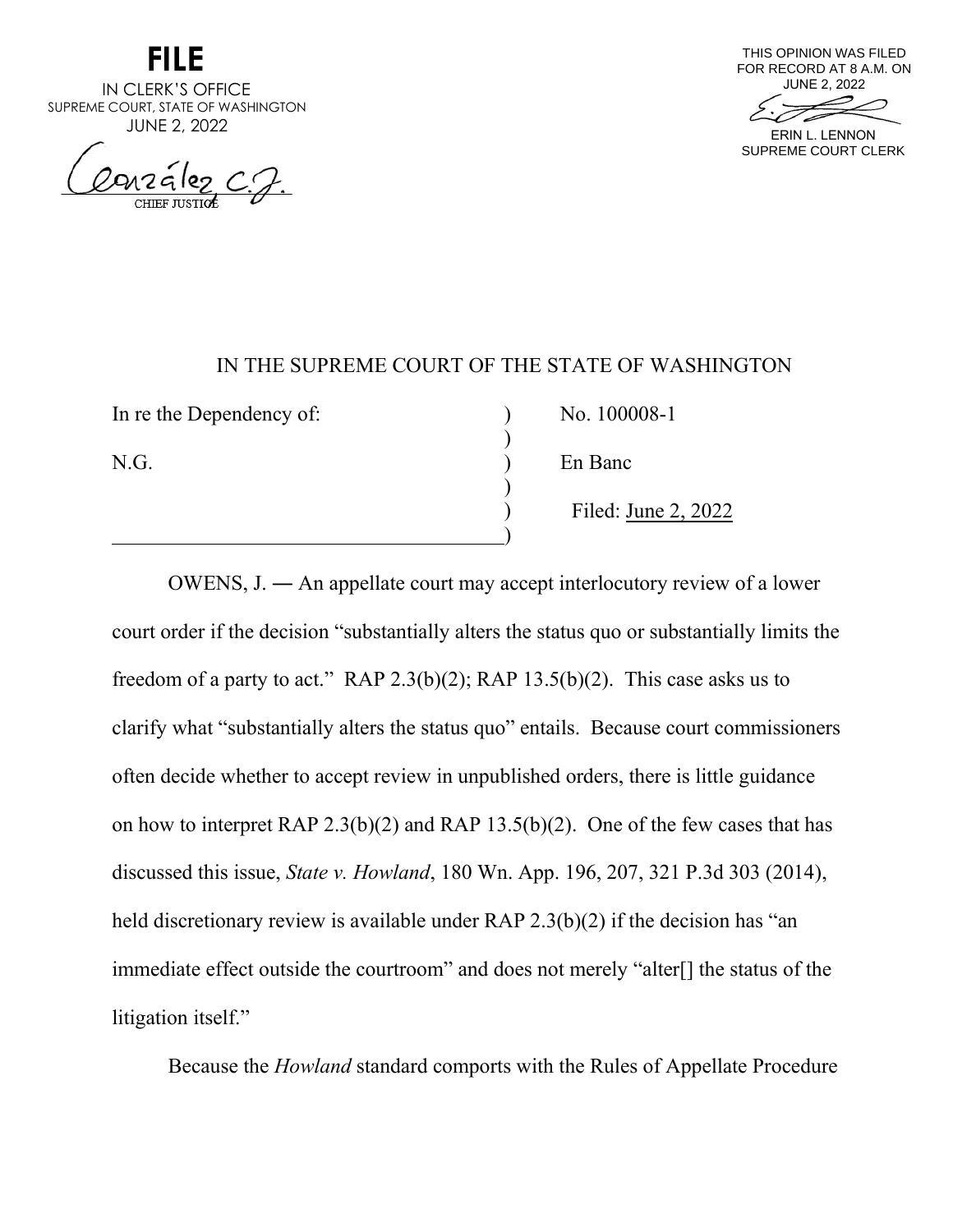(RAPs) as a whole, scholarly articles, and this court's tendency to disfavor interlocutory review, the court adopts *Howland*'s interpretation. Applying *Howland* to the case before us, the Court of Appeals correctly denied the mother's motion for discretionary review. Although the trial court committed probable error when it failed to articulate why it allowed permissive intervention under CR 24(b)(2), the intervention of the dependent child's former stepfather did not have an immediate effect outside the courtroom. Consequently, the Court of Appeals did not commit probable error in denying discretionary review. Accordingly, we affirm the Court of Appeals and remand the case to the trial court for further proceedings.

#### FACTS AND PROCEDURAL HISTORY

N.G., the child who is the subject of this dependency proceeding, was born to his mother, M.S., in 2011. N.G.'s father has no meaningful relationship with N.G. M.S. met J.R., permissive intervenor in this case, in 2014. M.S. and J.R. had a child, N.G.'s half-brother, and married in 2015 but divorced in 2016. The children remained with M.S. and had regular visits with J.R.

In August 2020, the Department of Children, Youth, and Families (the Department) received a report that M.S. was neglecting the children by locking them in their bedrooms for long periods of time, exposing them to drug paraphernalia, and failing to properly feed them. In October, the Pierce County juvenile court entered an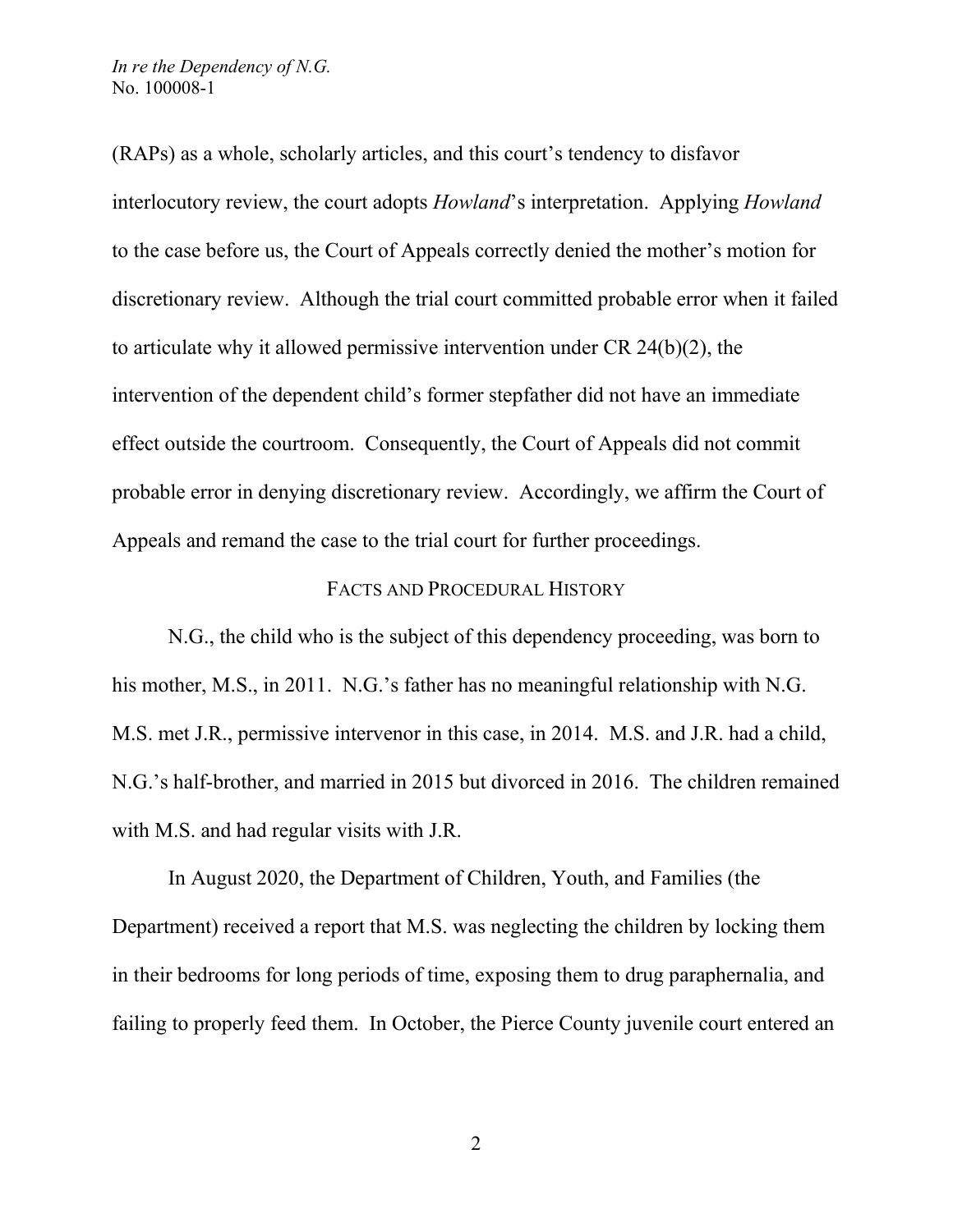agreed shelter care order that placed N.G. and his half-sibling with J.R. M.S. agreed to this placement in the November dependency order.

In the same month, J.R. moved for the juvenile court to grant concurrent jurisdiction over both children in family court so J.R. could modify his son's parenting plan and petition for nonparental custody of N.G. The juvenile court granted the motion as to J.R.'s son but denied concurrent jurisdiction for N.G. "at this time." Sealed Clerk's Papers (CP) at 12. Despite concurrent jurisdiction over N.G. being denied, J.R. petitioned for de facto parentage in family court in December. Although the family court proceedings are not included in the record, according to the parties the petition is still pending.

J.R. then filed a motion to intervene in the dependency. J.R. argued he should be allowed to intervene as of right under CR 24(a) as a de facto parent or permissively under CR 24(b)(2). M.S. opposed J.R.'s motion to intervene, arguing that J.R. had not been adjudicated N.G.'s de facto parent and that intervention was not in N.G.'s best interest because J.R. favored his biological son over N.G. N.G.'s guardian ad litem supported J.R.'s motion to intervene, observing N.G. has a bonded relationship with J.R. and refers to J.R. as "'Dad.'" CP at 101-02.

The juvenile court granted J.R.'s motion to intervene under CR 24(b) without explaining its reasoning. M.S. filed a motion for discretionary review in Division Two of the Court of Appeals, arguing J.R.'s permissive intervention was a probable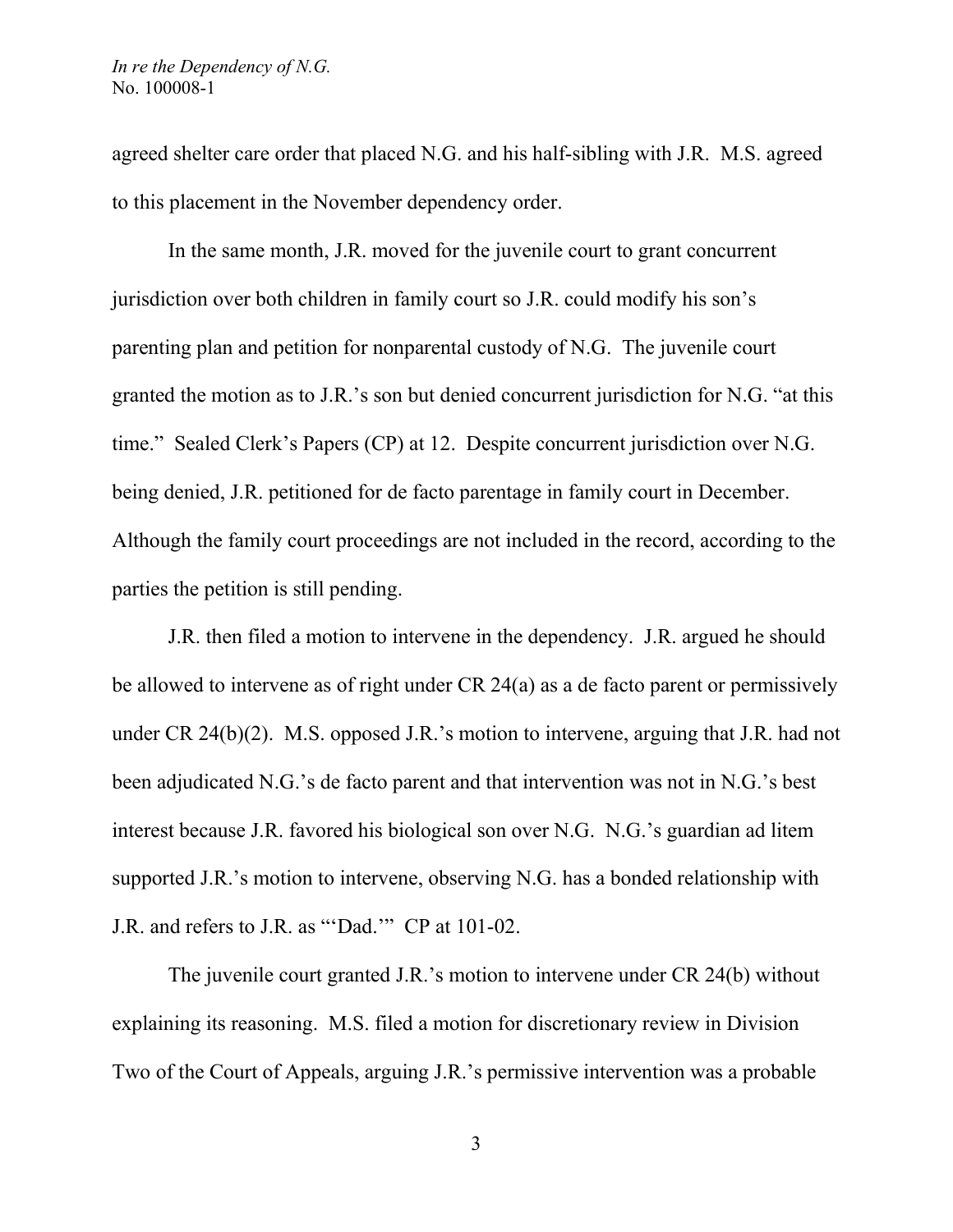error that substantially altered the status quo under RAP 2.3(b)(2). The Court of Appeals commissioner denied the motion, explaining that although it was probable error to allow J.R. to intervene under CR 24(b) without addressing the possible conflict of interest between M.S. and J.R., the error did not substantially alter the status quo as defined by *Howland*. The Court of Appeals denied M.S.'s motion to modify the commissioner's ruling, and M.S. filed a motion for discretionary review under RAP 13.5(b)(2). This court granted the motion to settle the meaning of "substantially alters the status quo" in RAP  $2.3(b)(2)$  and RAP  $13.5(b)(2)$  and to determine if J.R.'s permissive intervention satisfies those criteria.

### ANALYSIS

# A. *RAP 2.3(b)(2) and RAP 13.5(b)(2)'s Use of "Substantially Alters the Status Quo" Unambiguously Requires an Immediate Effect outside of the Courtroom*

The main issue on appeal is how to interpret RAP 2.3(b)(2) and RAP

13.5(b)(2). Interpretation of a court rule is a question of law we review de novo. *In re Citizen Complaint by Stout*, 198 Wn.2d 180, 184, 493 P.3d 1170 (2021). RAP 2.3(b) provides criteria for when the Court of Appeals may grant discretionary review of a trial court decision, while RAP 13.5(b) provides criteria for when this court may grant discretionary review of an interlocutory decision by the Court of Appeals. The parties agree the rules should be interpreted similarly because the language of the two rules are substantively identical. The parties also agree the rules' language is unambiguous. However, M.S. argues the plain language of RAP 2.3(b) and RAP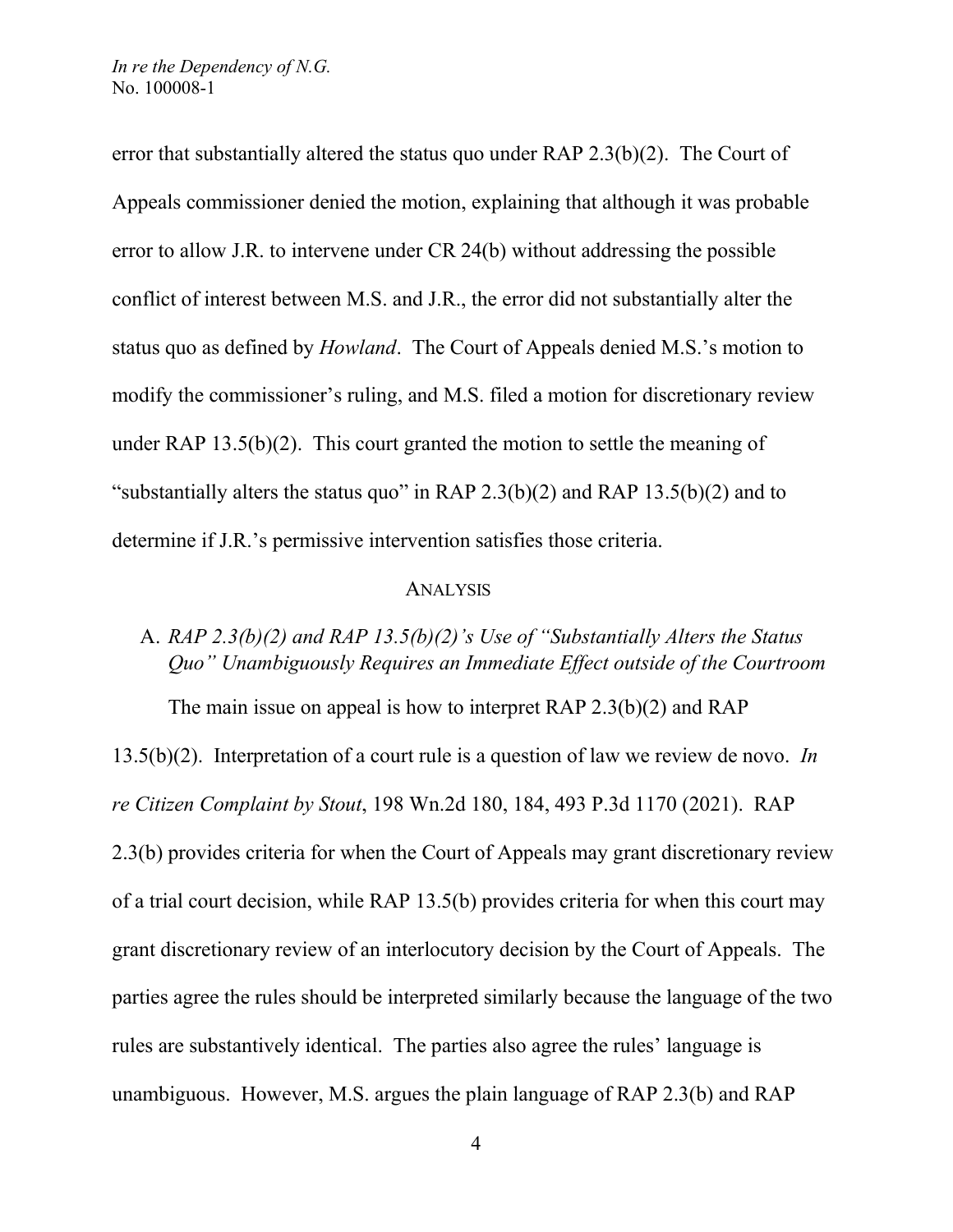13.5(b) mandates a broad reading with no outside effects requirement such as those dictated by *Howland*, while the Department and J.R. argue the *Howland* outside effects requirement is the correct interpretation. Because the structure and language of the RAPs, scholarly articles, and the drafting history of the RAPs support an outside effects requirement, the court adopts the *Howland* outside effects interpretation of RAP 2.3(b)(2) and RAP 13.5(b)(2).

# *i. RAP 2.3(b)(2) and RAP 13.5(b)(2) Are Unambiguous*

RAP 2.3(b)(2) states the Court of Appeals may accept discretionary review if the "superior court has committed probable error and the decision of the superior court substantially alters the status quo or substantially limits the freedom of a party to act." RAP 13.5(b)(2) uses identical language to describe when this court may accept an interlocutory Court of Appeals decision for discretionary review. Both parties argue "substantially alters the status quo" is unambiguous but offer significantly different interpretations of the term. M.S. argues "substantially alters the status quo" supports a broad reading consistent with the writs system before the RAPs were enacted. On the other hand, the Department and J.R. argue "substantially alters the status quo" supports incorporating an outside effects requirement as the Court of Appeals held in *Howland*.

We interpret court rules using rules of statutory construction. *State v. McEnroe*, 174 Wn.2d 795, 800, 279 P.3d 861 (2012). If a rule is plain on its face, the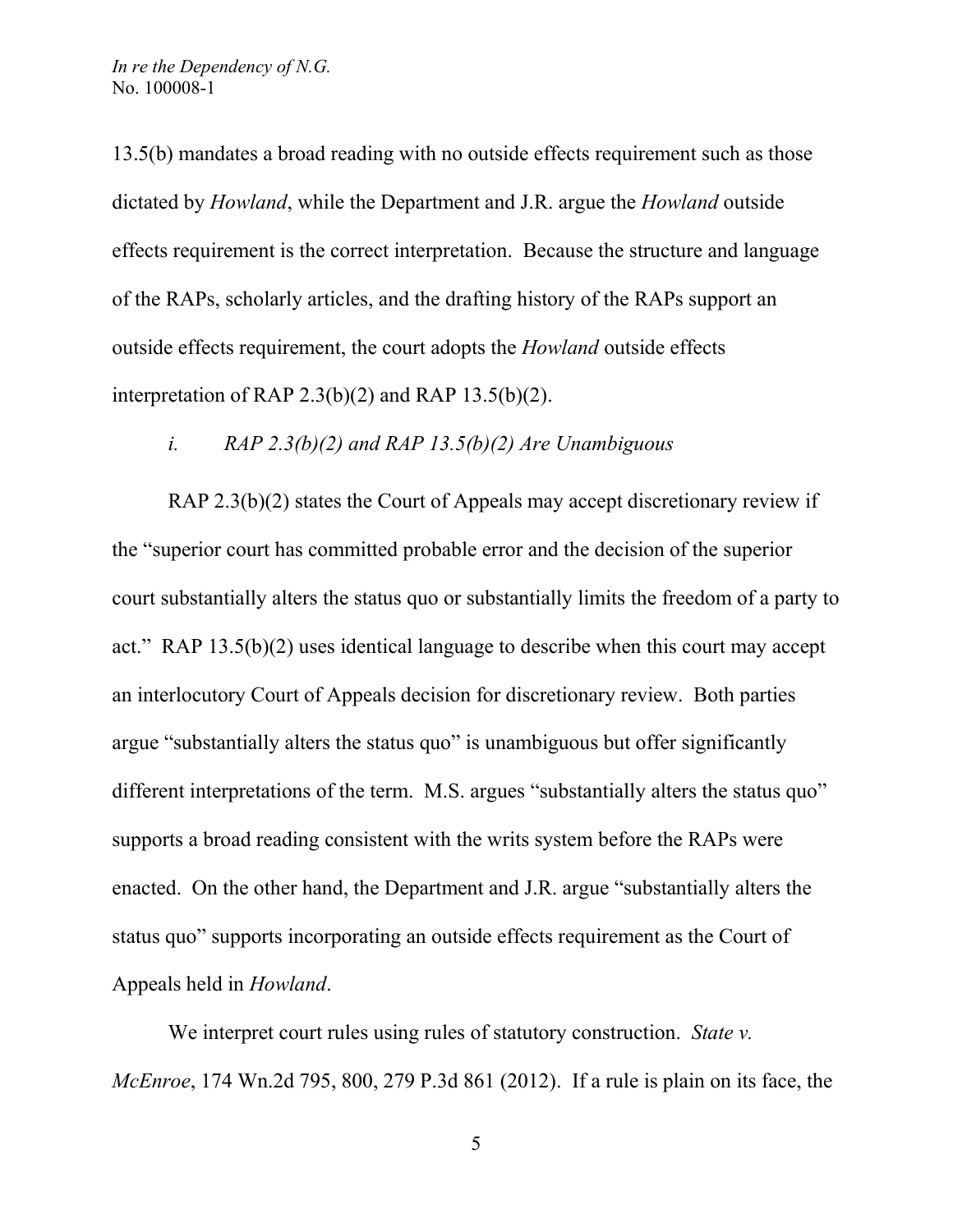court must give effect to its plain meaning. *Dep't of Ecology v. Campbell & Gwinn, LLC*, 146 Wn.2d 1, 9-10, 43 P.3d 4 (2002). Under the plain meaning rule, the language of a contested rule is "not read in isolation but 'in context, considering related provisions, and in light of the statutory or rule-making scheme as a whole.'" *Stout*, 198 Wn.2d at 184 (quoting *State v. Stump*, 185 Wn.2d 454, 460, 374 P.3d 89 (2016)). The court may use dictionary definitions to aid in interpreting terms not defined in the rule making scheme. *Am. Legion Post No. 32 v. City of Walla Walla*, 116 Wn.2d 1, 8, 802 P.2d 784 (1991).

The RAPs do not define the term "status quo," so we first look to a dictionary definition. *Black's Law Dictionary* defines "status quo" as "[t]he situation that currently exists." BLACK'S LAW DICTIONARY 1703 (11th ed. 2019). This definition does not aid in interpreting RAP 2.3(b)(2) and RAP 13.5(b)(2) because it does not indicate whether "status quo" encompasses all litigation decisions or is limited to decisions that have impact outside the courtroom.

Next, the court looks to related rules and the RAPs as a whole. RAP 2.3(b) and RAP 13.5(b) are parallel rules that dictate when discretionary review may be granted to review a trial court's decision and a Court of Appeals interlocutory decision respectively. The subsections in RAP 2.3(b) and RAP 13.5(b) provide alternative criteria the lower court decision can meet to qualify for discretionary review. Subsection (b)(1) provides review may be granted if the lower court has committed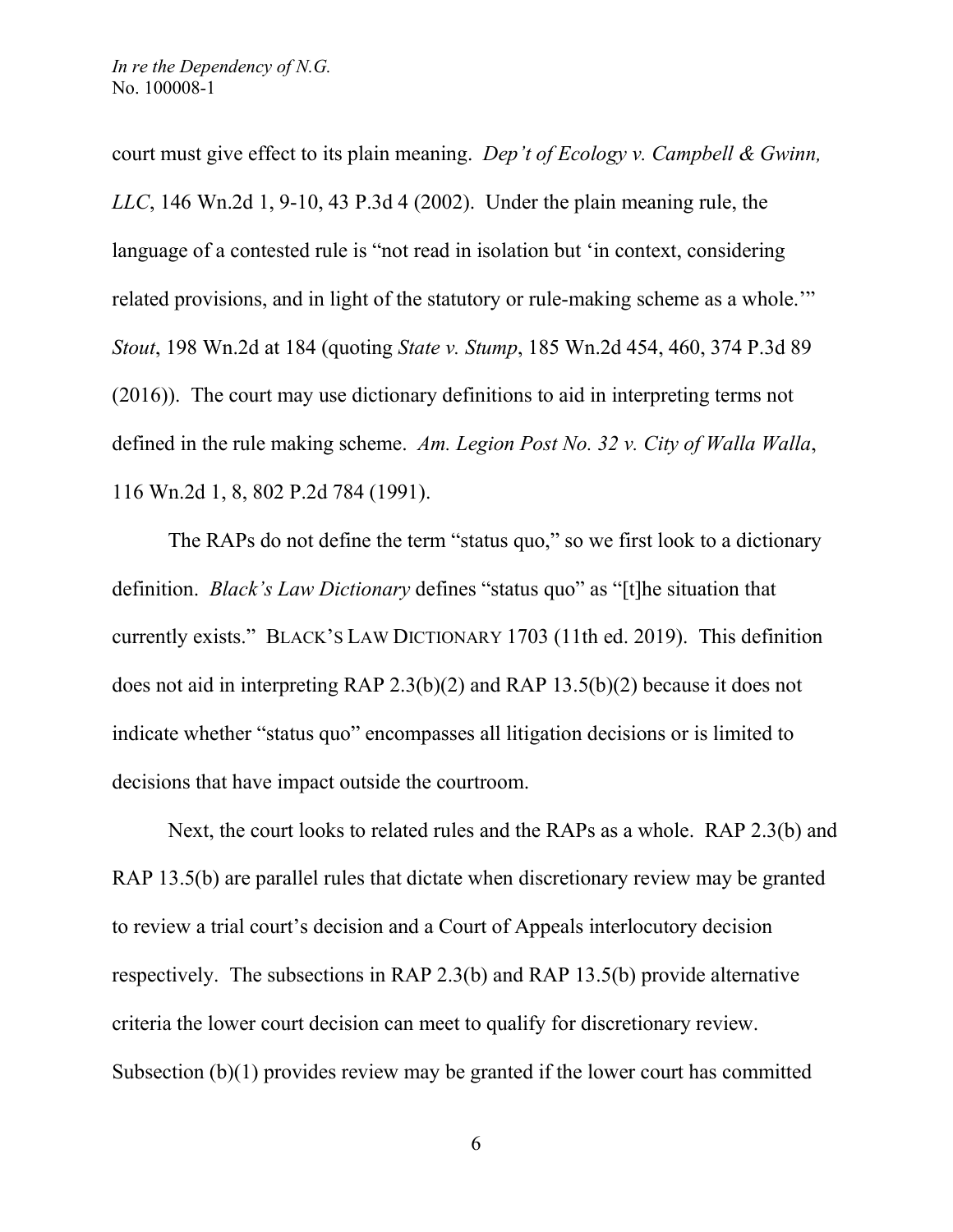"an obvious error which would render further proceedings useless" while (b)(3) provides review if the lower court "has so far departed from the accepted and usual course of judicial proceedings" as to warrant exercising appellate jurisdiction. When read as a whole, RAP 2.3(b) and RAP 13.5(b) are comprised of "specific and stringent" criteria that reflect the appellate system's "plain and intentional bias against interlocutory review." Geoffrey Crooks, *Discretionary Review of Trial Court Decisions Under the Washington Rules of Appellate Procedure*, 61 WASH. L. REV. 1541, 1545, 1547 (1986).

The structure of the rules clarify how to interpret "substantially alters the status quo." The criteria in RAP 2.3(b) provide that when there is a weaker argument for error, the petitioner must make a stronger showing of harm to qualify for discretionary review. *Minehart v. Morning Star Boys Ranch, Inc.*, 156 Wn. App 457, 462-63, 232 P.3d 591 (2010). Subsection (b)(1) requires a high certainty of error (obvious) but a less rigorous showing of harm (rendering further proceedings useless). Comparatively, (b)(2) provides discretionary review may be available if the lower court's error is "probable," which is less certain than "obvious" in (b)(1). Subsection (b)(2)'s lower certainty of error corresponds with a greater showing of harm to the petitioner, requiring the error to "substantially alter[] the status quo or substantially limit. If the freedom of a party to act" to qualify for discretionary review.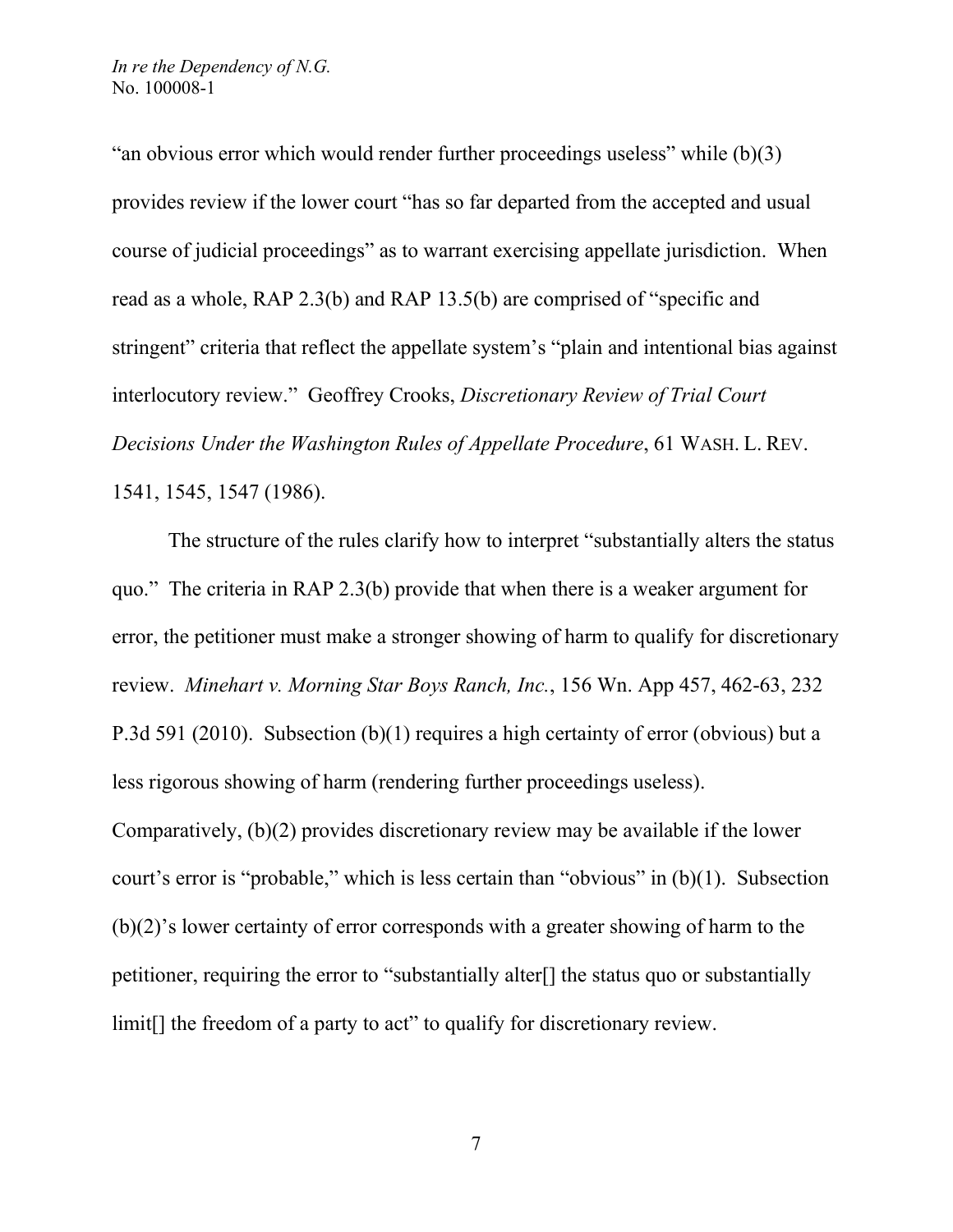*In re the Dependency of N.G.* No. 100008-1

Given the structure of RAP 2.3(b), the immediate effects outside the courtroom interpretation of "substantially alters the status quo" advocated by *Howland* prevents RAP 2.3(b)(1) from being subsumed by RAP 2.3(b)(2) and becoming meaningless. This interpretation comports with our rule to "avoid interpreting court rules in a manner that would render substantive portions meaningless." *Phongmanivan v. Haynes*, 195 Wn.2d 309, 313-14, 458 P.3d 767 (2020). Conversely, under M.S.'s interpretation of RAP 2.3(b)(2), any error that renders further judicial proceedings useless would also substantially alter the status quo. Therefore, parties would always choose to argue the less rigorous "probable error" standard over the more stringent "obvious error" required in RAP 2.3(b)(1). To prevent RAP 2.3(b)(1) from becoming meaningless, RAP 2.3(b)(2) necessarily requires an immediate effect outside the courtroom to substantially alter the status quo.

*ii. The History of the Rules of Appellate Procedure, Scholarly Articles, and Case Law Analyzing RAP 2.3(b)(2) and RAP 13.5(b)(2) Support* Howland*'s Interpretation*

Although RAP 2.3(b)(2) is unambiguous and we do not require additional sources to interpret it, the history of the RAPs, scholarly articles, and case law further support the *Howland* interpretation. In *Howland*, the Court of Appeals was asked to grant discretionary review of the trial court's denial of Howland's petition for conditional release from Western State Hospital. 180 Wn. App. at 198. The Court of Appeals held the trial court's order was not appealable as of right and did not qualify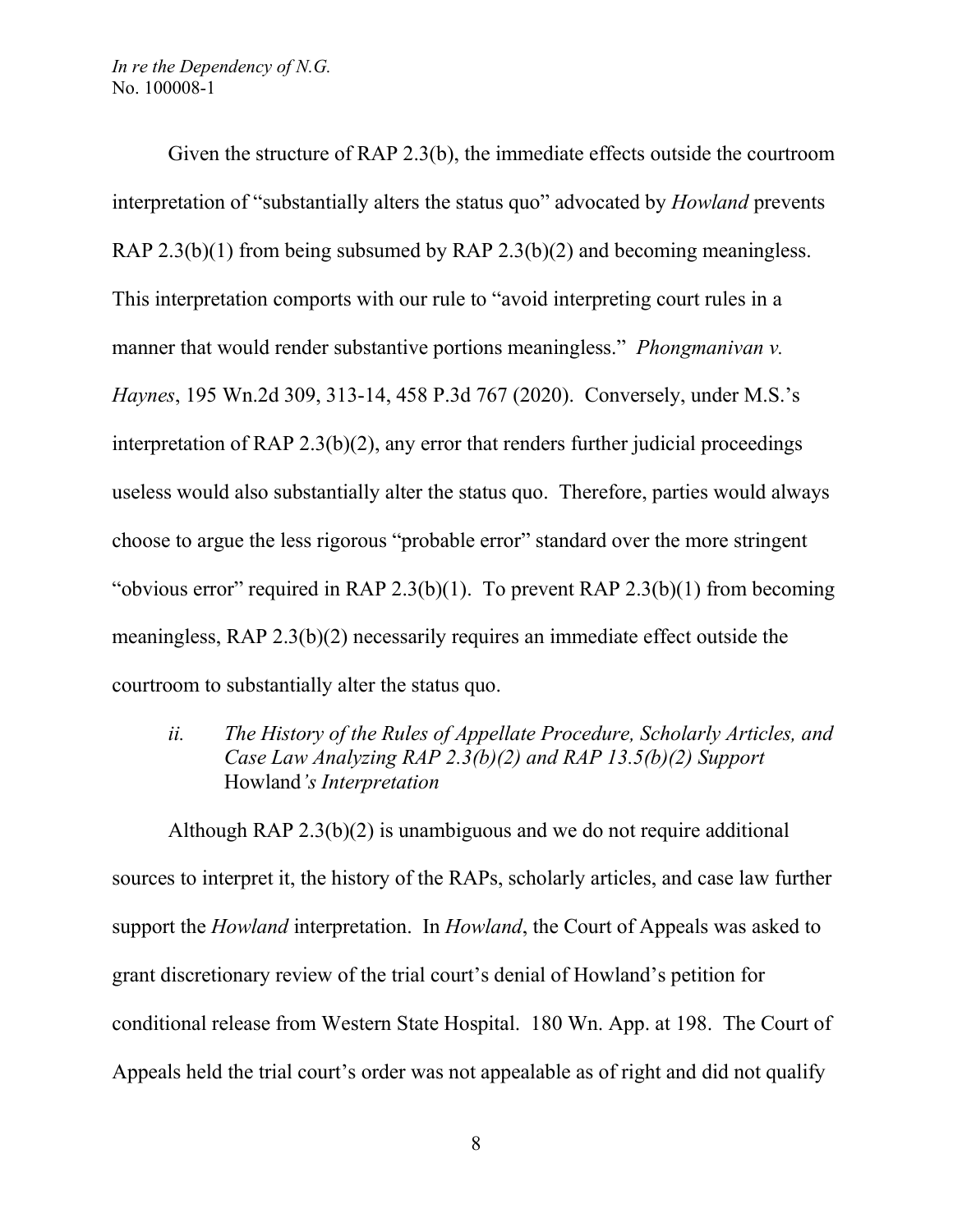for discretionary review under RAP 2.3(b)(2) because the denial of release did not substantially alter the status quo or limit her freedom to act. *Id*. at 206. In interpreting the effects prong, the court held that "where a trial court's action merely alters the status of the litigation itself or limits the freedom of a party to act in the conduct of the lawsuit, even if the trial court's action is probably erroneous, it is not sufficient to invoke review under RAP 2.3(b)(2)." *Id*. at 207. The court relied heavily on Supreme Court Commissioner Crooks' law review article on discretionary review published shortly after the RAPs were enacted. *See generally* Crooks, *supra*.

As a commissioner, Crooks' interpretation of RAP 2.3(b)(2) is persuasive. In his article, Crooks notes that RAP 2.3(b)(2) was "intended to apply 'primarily to orders pertaining to injunctions, attachments, receivers, and arbitration, which have formerly been appealable as a matter of right'" under the old writs system. *Id*. at 1545-46 (quoting former RAP 2.3 cmt. b (1976)). The actual language of RAP 2.3(b)(2) does not limit itself to injunctions, Crooks acknowledges, but without a limiting principle such as restricting discretionary review to probable errors that have "immediate effects outside the courtroom," it is incredibly difficult to delineate the difference between RAP 2.3(b)(1) and (b)(2). *Id*. at 1546.

Even after the publication of Crooks' article, the distinction between RAP 2.3(b)(1) and (b)(2) was muddled. Prior to *Howland*, the *Washington Appellate Practice Deskbook* viewed Crooks' position as limited and misleading, observing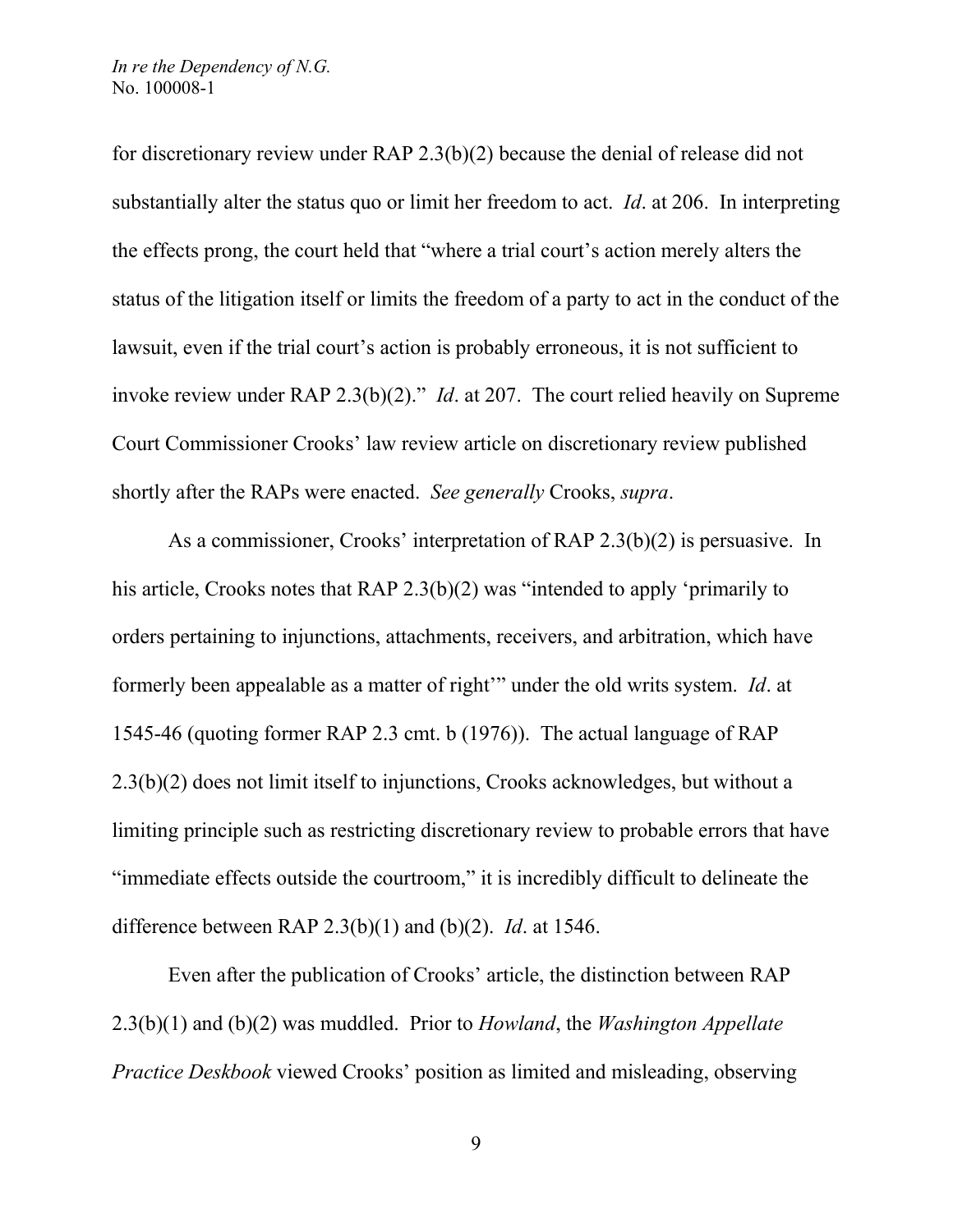RAP 2.3(b)(2) had "been used to address a broad range of decisions that affect the course of litigation but may not affect the case on the merits." WASH. STATE BAR ASS'N, WASHINGTON APPELLATE PRACTICE DESKBOOK §10.8(1), at 10-10 (3d ed. 2011). But after *Howland* was decided, the deskbook authors changed their view, stating RAP 2.3(b)(2) "typically requires a party to show that the party's substantive rights will be impaired in some fundamental manner outside of the pending litigation." WASHINGTON APPELLATE PRACTICE DESKBOOK §4.4(2)(b) at 4-37 (4th ed. 2016). The fourth edition of the deskbook also affirmatively cites *Howland* and Crooks' article. *Id*.

One of the judges on the panel in *Howland* further advocated for the immediate effects outside the courtroom interpretation in a recent law review article. Judge Dwyer, in collaboration with local practitioners, argued, "RAP 2.3(b)(2) should be limited to trial court orders granting or denying injunctive relief and other orders that impact parties' rights outside litigation proceedings." Stephen J. Dwyer, Leonard J. Feldman & Hunter Ferguson, *The Confusing Standards for Discretionary Review in Washington and a Proposed Framework for Clarity*, 38 SEATTLE U. L. REV. 91, 102 (2014). The authors reasoned that without the limiting principle requiring effects outside of the courtroom, the more favorable probable error standard of (b)(2) would render (b)(1) redundant because practitioners would always argue for discretionary review under (b)(2). *Id*. at 96; *see also Whatcom County v. City of Bellingham*, 128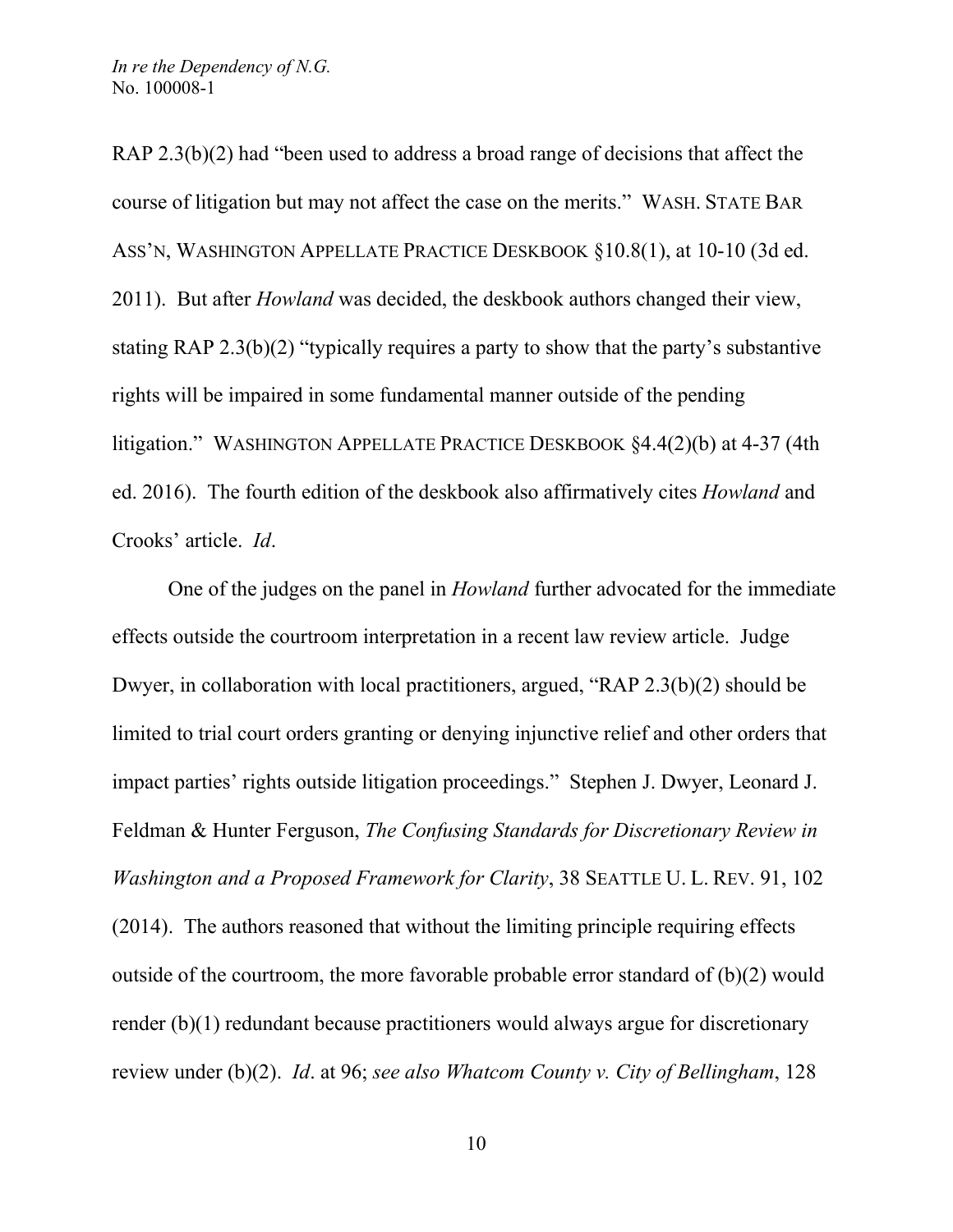Wn.2d 537, 546, 909 P.2d 1303 (1996) ("Statutes must be interpreted and construed so that all the language used is given effect, with no portion rendered meaningless or superfluous.").

M.S. argues incorporating an immediate effects outside the litigation requirement unnecessarily reads into the rule what is not there. She argues that if case law is needed to interpret RAP 2.3(b)(2), cases predating the RAPs are appropriate to demonstrate continuity between the old system and the new system. This argument is unpersuasive. Under the old writ system, appellate courts retained "a measure of latitude" and discretionary power when they decided whether to grant writs of certiorari. *Bushman v. New Holland Div. of Sperry Rand Corp.*, 83 Wn.2d 429, 432, 518 P.2d 1078 (1974). However, when the RAPs were enacted in 1976, the drafters noted the process of granting review under extraordinary writ had become "'the most confusing of all the appellate procedures.'" Crooks, *supra*, at 1541 (quoting former RAP 2.1 cmt. b (1976)). The broad interpretation M.S. advocates blurs the line between RAP 2.3(b)(1) and (b)(2), creating confusion where the drafters intended clarity. *See* Crooks, *supra*, at 1554.

A broad reading of RAP 2.3(b)(2) is contrary to the history of the RAPs. The language and structure of RAP 2.3(b)(2) and RAP 13.5(b)(2) unambiguously requires an immediate effects outside the courtroom interpretation of "substantially alters the status quo" in order to give meaning to subsection  $(b)(1)$  and  $(b)(2)$  of the rules.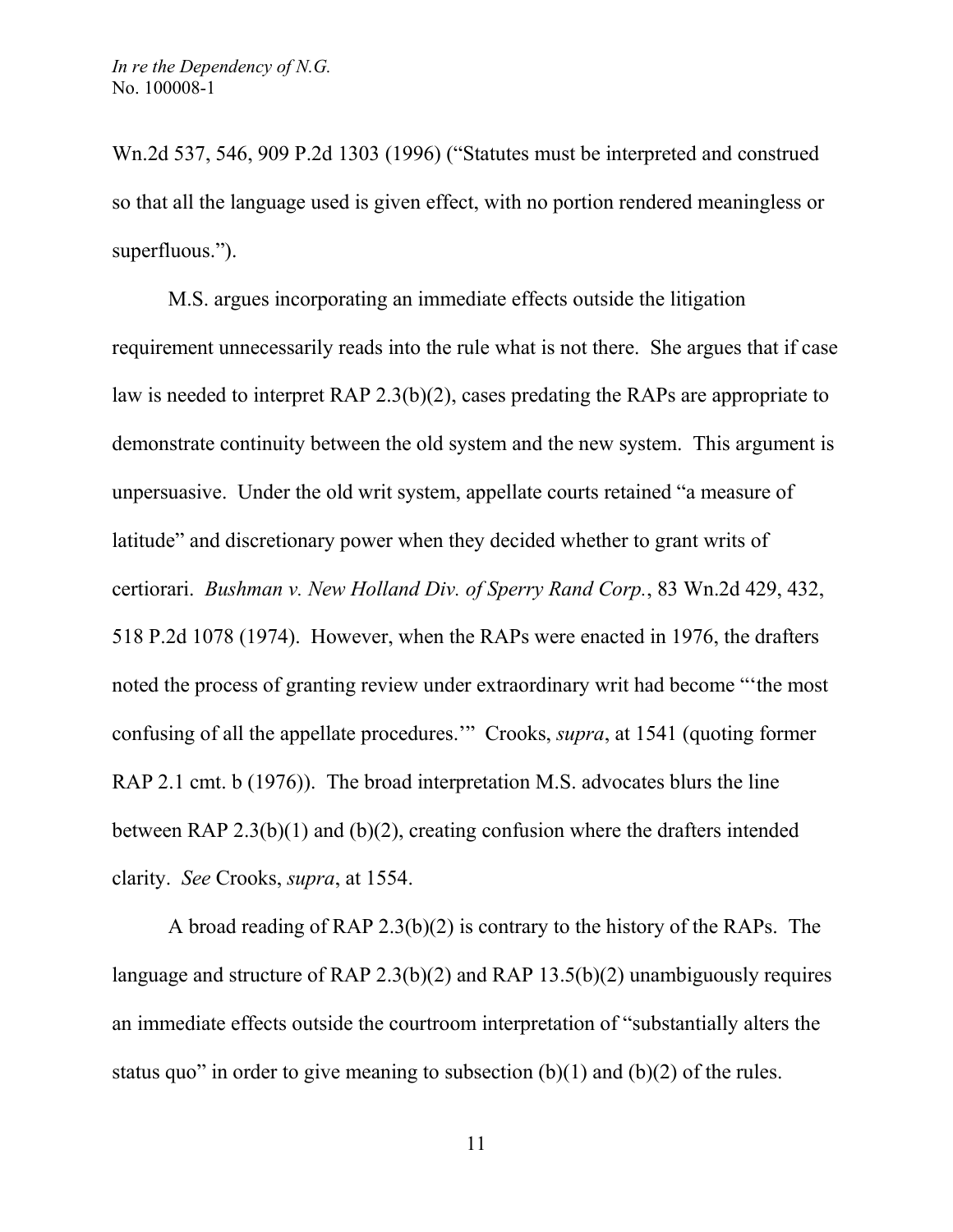Additionally, *Howland*'s rationale is supported by the historical context in which the RAPs were passed and endorsed by respected legal practitioners in the state. We affirm the Court of Appeals' adoption of the *Howland* interpretation of RAP 2.3(b)(2).

B. *Denying Discretionary Review Was Proper Because J.R.'s Permissive Intervention Did Not Substantially Alter the Status Quo*

Applying the *Howland* rule to the facts of this case, J.R.'s permissive intervention did not substantially alter the status quo. Therefore, even though the trial court committed probable error when it failed to articulate the basis for J.R.'s permissive intervention, that error does not warrant discretionary review under RAP  $2.3(b)(2)$ .

### *i. The Court of Appeals Correctly Found Probable Error*

The Court of Appeals commissioner correctly concluded the trial court committed probable error when it granted J.R.'s permissive intervention without articulating its reasoning. Under CR 24(b)(2), any party may be permitted to intervene if the applicant's claim shares a question of law or fact with the original action. "In exercising its discretion the court shall consider whether the intervention will unduly delay or prejudice the adjudication of the rights of the original parties." CR 24(b)(2). Because the trial court has "considerable discretion to allow intervention" under CR 24(b)(2), permissive intervention will be reversed only if the trial court abused its discretion. *In re Adoption of M.J.W.*, 8 Wn. App. 2d 906, 917, 438 P.3d 1244 (2019).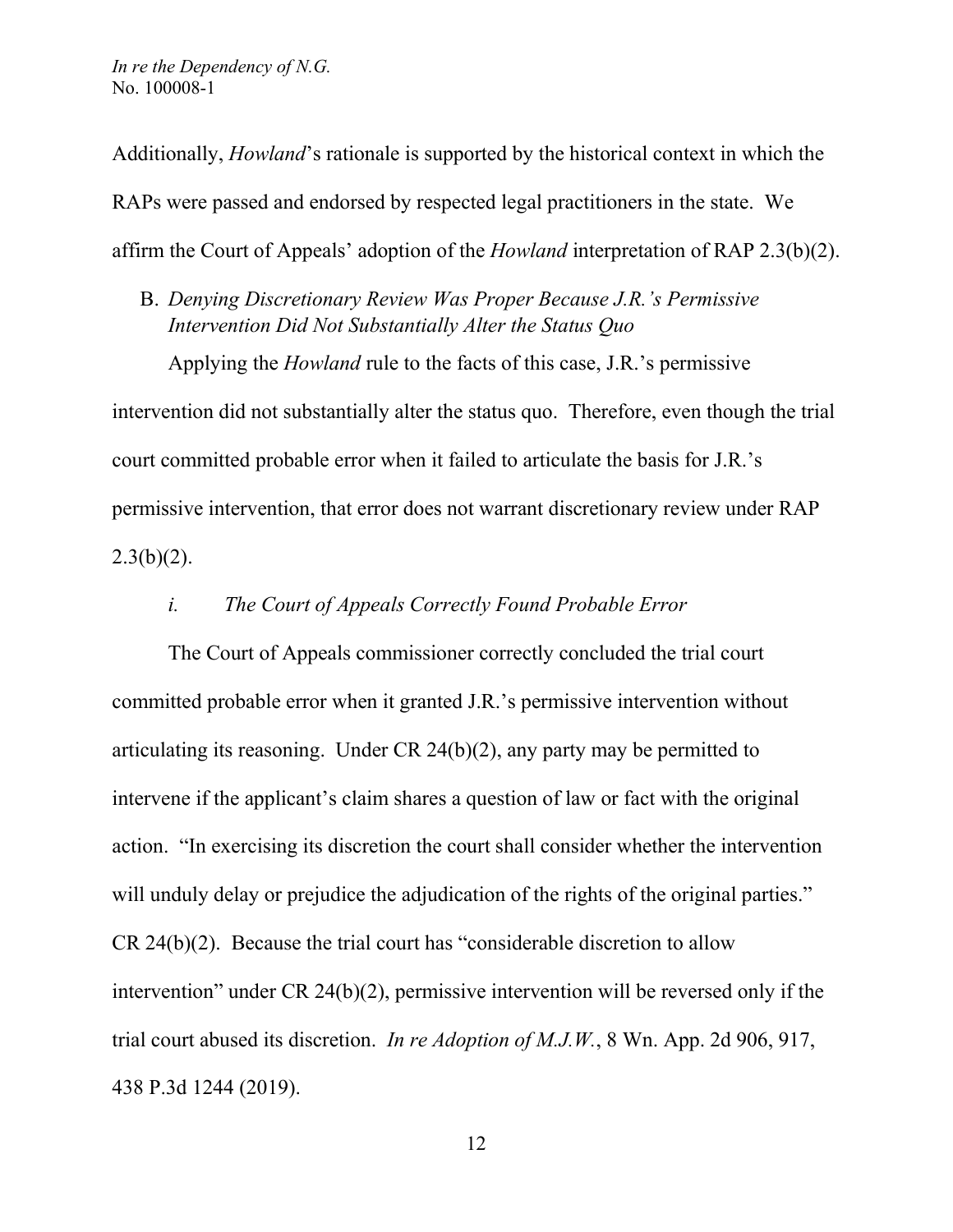A court abuses its discretion when its decision is manifestly unreasonable or based on untenable grounds. *State v. Taylor*, 193 Wn.2d 691, 697, 444 P.3d 1194 (2019). A decision is manifestly unreasonable or based on untenable grounds "if it rests on facts unsupported in the record." *State v. Rohrich*, 149 Wn.2d 647, 654, 71 P.3d 638 (2003). The reviewing court is put into a difficult position, though, when the lower court does not articulate the basis for its reasoning at all. When the lower court is "completely silent" as to the reasons for its decision, the reviewing court "cannot say whether [the lower court] rested its decision on facts supported by the record." *State v. Rafay*, 167 Wn.2d 644, 655, 222 P.3d 86 (2009). While we may overlook a court's abuse of discretion if there is evidence to support the decision in the pleadings and proof, the court cannot overlook an abuse of discretion when the court "ha[s] no insight into the lower court's reasoning." *Id*.

In this case, the trial court did not explain its reasoning for granting permissive intervention under CR 24(b)(2). The trial court did not hear oral argument on the merits of the motion for intervention, explaining on the record only that it would consider all of the documents submitted in connection to the motion. Verbatim Report of Proceedings at 22. The written order entered the next day stated only that intervention was granted under CR 24(b). While CR 24(b)(2) does not require the trial court to enter written findings, if the trial court does not demonstrate somewhere on the record that it considered whether intervention would cause undue delay or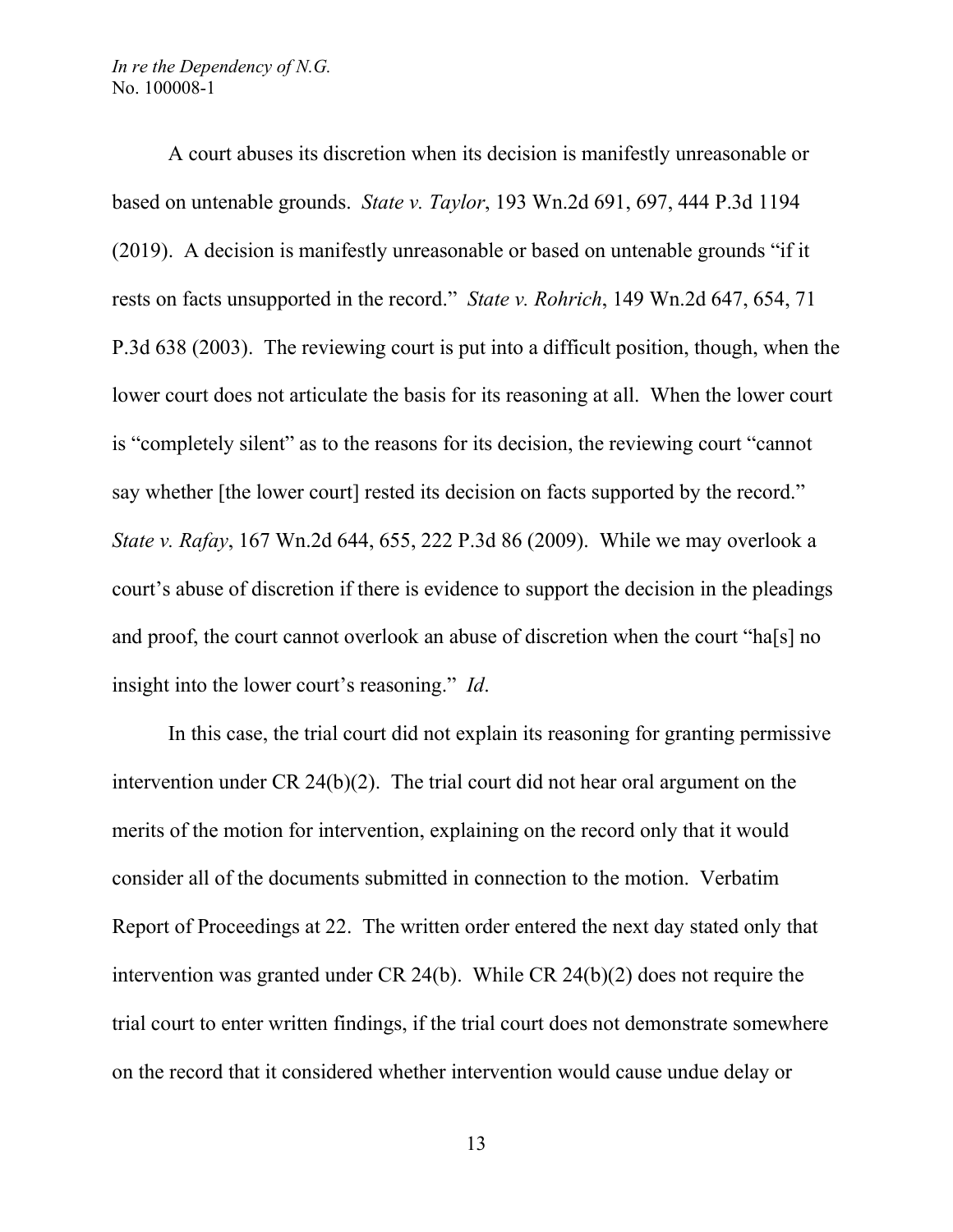prejudice, the court has abused its discretion no matter how the CR 24(b)(2) motion is decided.

Additionally, M.S. argues the trial court abused its discretion because the permissive intervention was based on untenable grounds. This reasoning is based on a line of cases holding intervention by nonparents is rarely appropriate. *In re Welfare of Coverdell*, 39 Wn. App. 887, 891, 696 P.2d 1241 (1984). However, recent decisions have allowed prior guardians to intervene to petition for de facto parentage. *See In re Dependency of J.W.H.*, 147 Wn.2d 687, 57 P.3d 266 (2002); *In re Dependency of C.R.O'F.*, 19 Wn. App. 2d 1, 11, 493 P.3d 1235 (2021). Although J.R. has not yet been adjudicated a de facto parent, his petition for de facto parentage and documents in the record present a prima facie petition for de facto parentage. *See In re Parentage of J.D.W.*, 14 Wn. App. 2d 388, 409, 471 P.3d 228 (2020). In summary, while case law and declarations in the record support J.R.'s permissive intervention, the trial court abused its discretion by not stating its reason for allowing permissive intervention.

# *ii. J.R.'s Permissive Intervention Did Not Substantially Alter the Status Quo*

Despite the trial court's probable error, discretionary review was properly denied because the error did not substantially alter the status quo under RAP 2.3(b)(2). Even if this court adopted M.S.'s broad interpretation of "substantially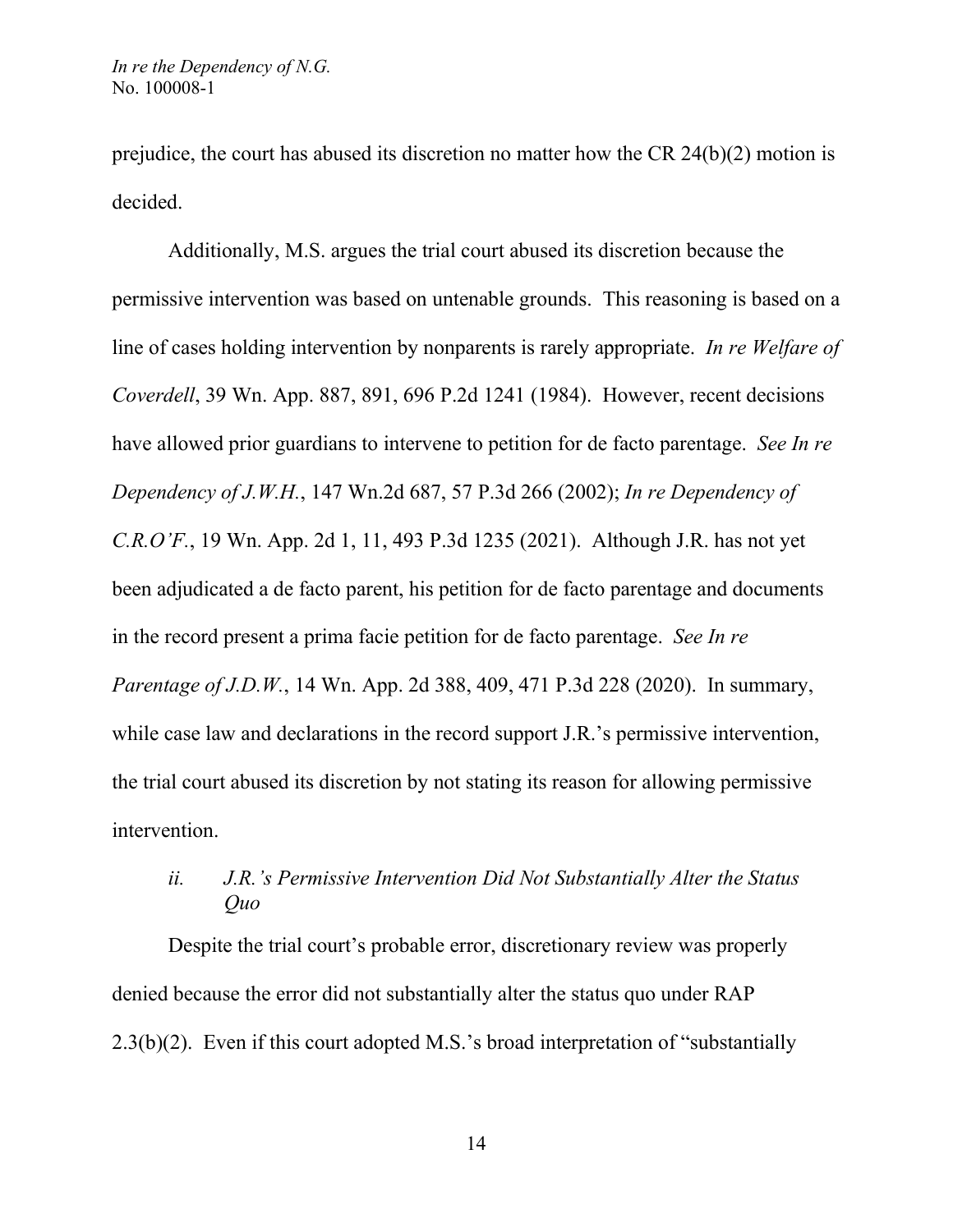alters the status quo" to include substantial changes within the litigation, J.R.'s permissive intervention does not meet this threshold.

The purpose of dependency proceedings is to preserve a child's family unit or otherwise protect a child's right to "a safe, stable, and permanent home." RCW 13.34.020. M.S. argues J.R.'s permissive intervention substantially alters the status quo because J.R. is not N.G.'s parent and his inclusion shifts the focus of the dependency proceeding from family reunification to a custody battle. Conversely, J.R. and the Department argue J.R.'s intervention is necessary for his petition for de facto parentage and is not contrary to the purpose of dependency.

J.R.'s presence in the dependency proceeding does not substantially alter the status quo inside or outside the litigation. J.R. has been N.G.'s dependency guardian since the shelter care hearing, and this role remains unchanged after his intervention. As M.S. notes, J.R. already has a limited right to be heard as N.G.'s dependency guardian. RCW 13.34.096(1). Granting J.R. party status as a permissive intervenor to move for de facto parentage does not substantially alter the status quo because J.R. was already involved in the dependency proceeding, albeit in a limited fashion. While this reflects a change in the status quo, it is not substantial.

J.R.'s intervention also does not substantially change the status quo or limit M.S.'s freedom to act by shifting the focus of the dependency proceeding because his intent to present himself as a de facto parent furthers the dependency's goal of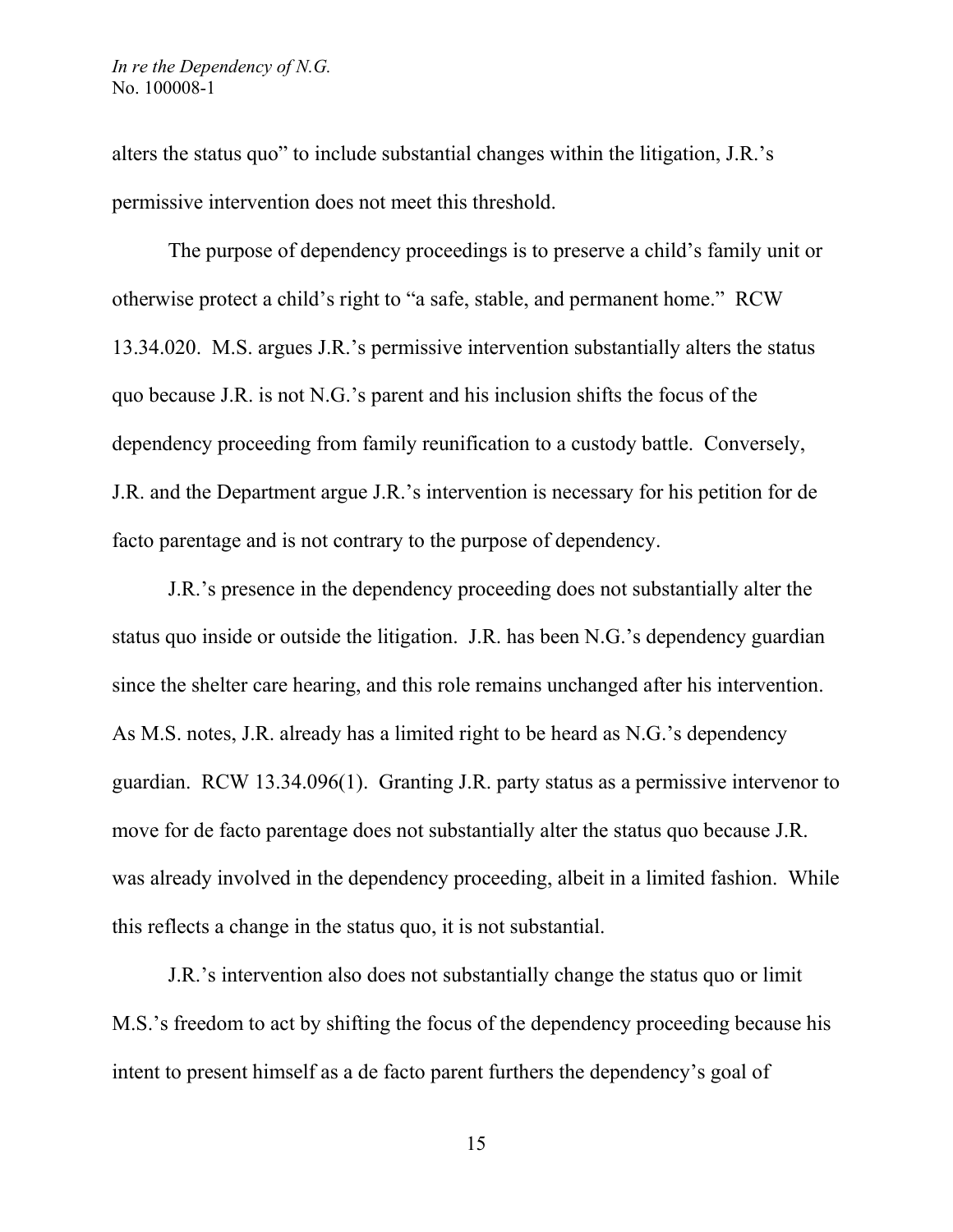preserving N.G.'s family unit and providing him with a stable home. J.R. is the custodial guardian of N.G.'s half-brother, whom N.G. lived with before the dependency. While living with a different parent alters the family unit, adjudicating J.R. as a de facto parent and placing N.G. with J.R. and N.G.'s half-brother would also preserve N.G.'s family unit. Additionally, J.R.'s intervention did not change the status quo outside the courtroom. After J.R.'s intervention, N.G. remained in J.R.'s custody, and M.S. was free to continue following the Department's remedial steps and visit N.G.

In summary, even though the trial court probably erred when it did not state its reason for granting J.R.'s permissive intervention, the intervention did not substantially alter the status quo under any interpretation of RAP 2.3(b)(2). Accordingly, the Court of Appeals correctly dismissed M.S.'s motion for discretionary review.

# **CONCLUSION**

The court adopts *Howland*'s interpretation of RAP 2.3(b)(2) and holds that "substantially alters the status quo" requires an immediate effect outside the courtroom. The former stepfather's permissive intervention in this case did not substantially alter the status quo inside or outside the litigation. We affirm the Court of Appeals and remand the case to the trial court for further proceedings.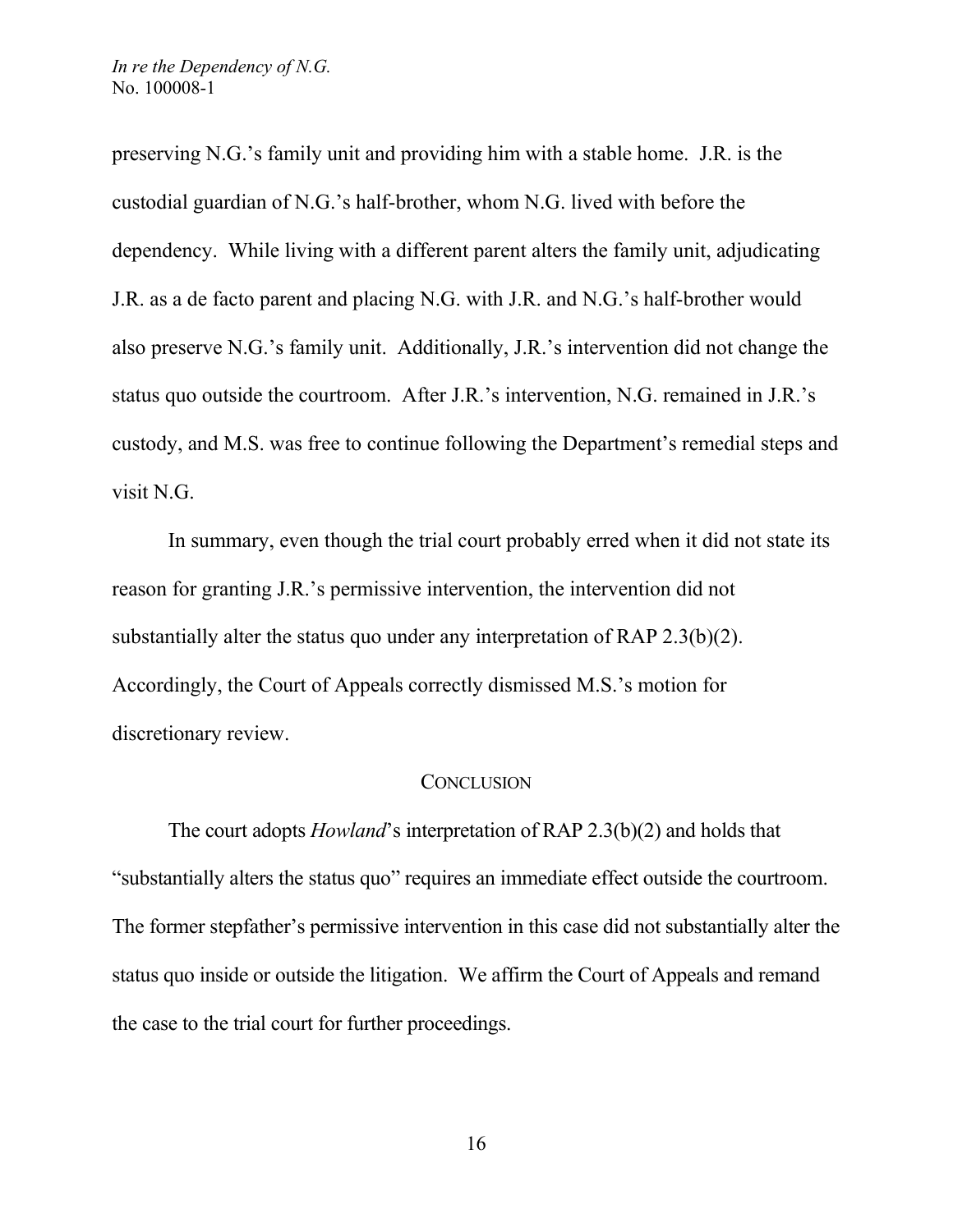*In re the Dependency of N.G.*  No. 100008-1

Owens

WE CONCUR:

<u>Autom</u> Johnson, J.

Madsen, J.

Stephens, J.

<u>Milene</u> Whitener, J.

Staab, J.P.T.

17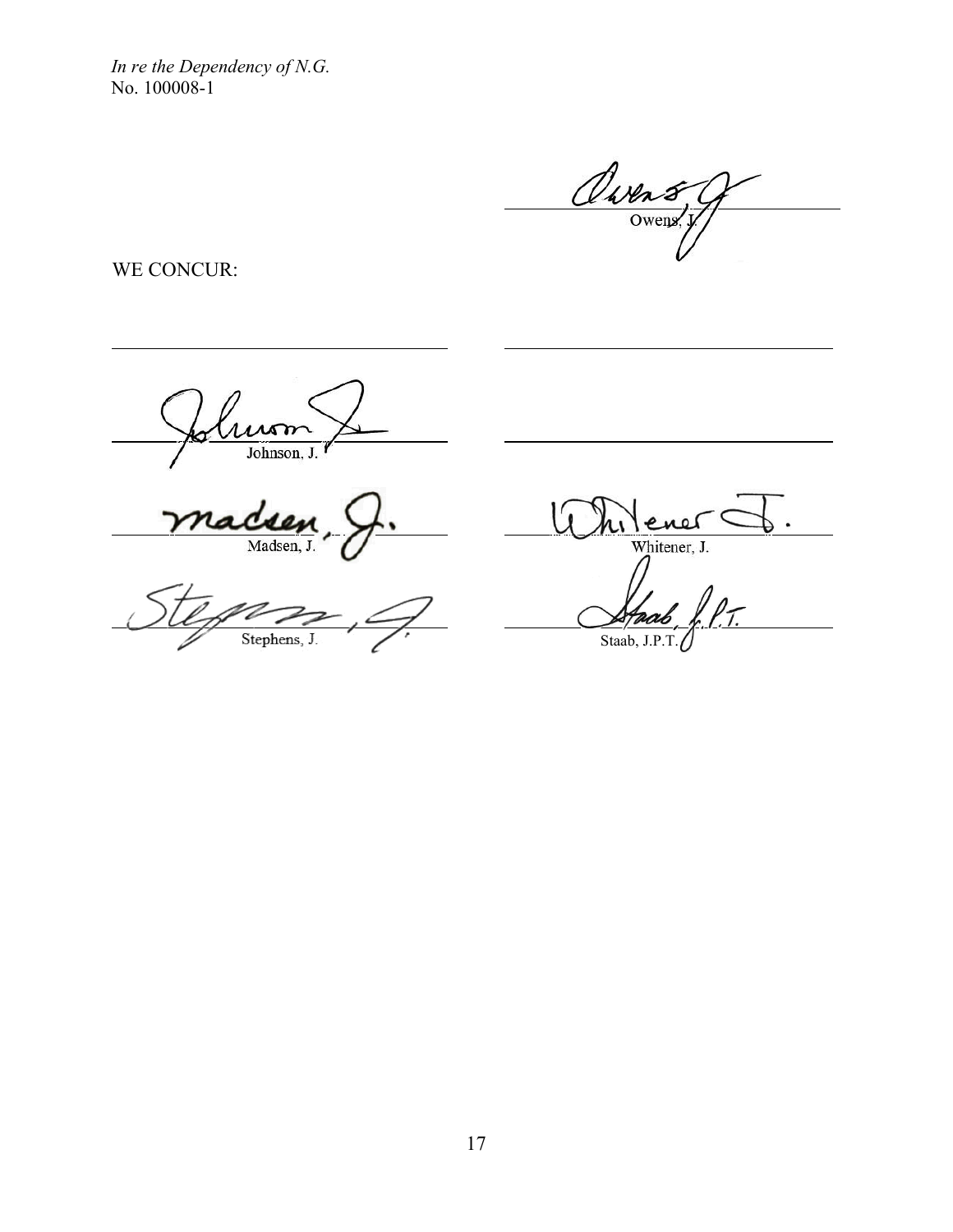# No. 100008-1

GORDON McCLOUD, J. (concurring)—I agree with the majority that the trial court committed probable error when it failed to articulate why it allowed permissive intervention under CR 24(b)(2). I also agree that J.R.'s permissive intervention did not "substantially alter the status quo" either "inside or outside the litigation," Majority at 16-17, under RAP 2.3(b)(2).

I disagree, however, with the majority's extratextual limitations on RAP 2.3(b)(2). Nothing in the text of RAP 2.3(b)(2) or its related provisions indicates that the drafters intended to limit that subsection of the rule to interlocutory decisions that have effects outside the litigation. An impact outside the courtroom is certainly *one* way to "substantially alter the status quo." But as I read the rule, it is not the only way.

I therefore respectfully concur.

#### **ANALYSIS**

RAP 2.3(b) provides that a decision of the trial court "may be accepted" for discretionary review "only in the following circumstances":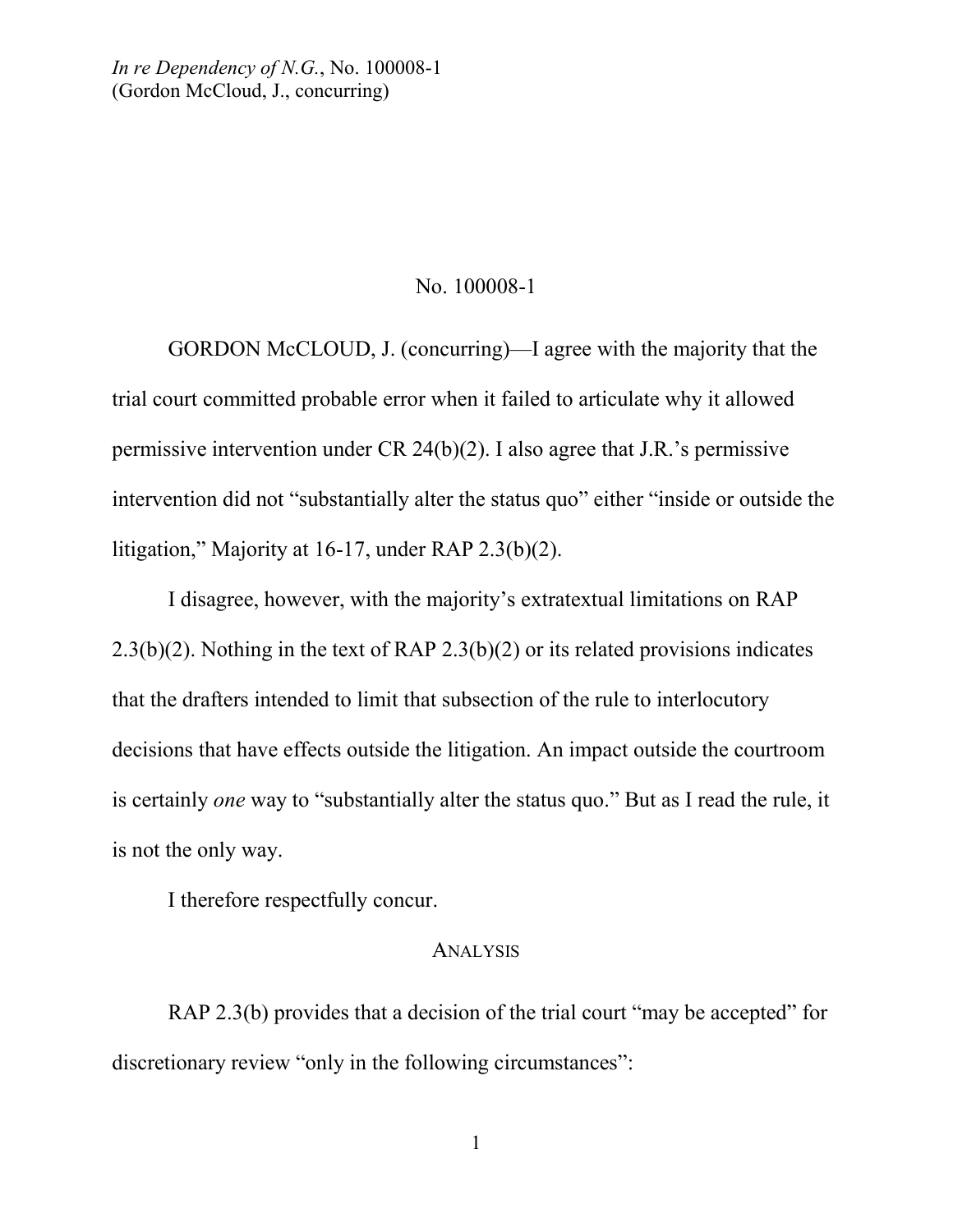(1) The superior court has committed an obvious error which would render further proceedings useless;

(2) The superior court has *committed probable error and the decision of the superior court substantially alters the status quo or substantially limits the freedom of a party to act*;

(3) The superior court has so far departed from the accepted and usual course of judicial proceedings, or so far sanctioned such a departure by an inferior court or administrative agency, as to call for review by the appellate court; or

(4) The superior court has certified, or that all parties to the litigation have stipulated, that the order involves a controlling question of law as to which there is substantial ground for a difference of opinion and that immediate review of the order may materially advance the ultimate termination of the litigation.

(Emphasis added.)

We interpret court rules using the same interpretive tools as statutes. *Jafar v. Webb*, 177 Wn.2d 520, 526, 303 P.3d 1042 (2013). "If the rule's meaning is plain on its face, we must give effect to that meaning as an expression of the drafter's intent." *Id.* (citing *Gourley v. Gourley*, 158 Wn.2d 460, 466, 145 P.3d 1185 (2006) (plurality opinion)). The "[p]lain meaning is discerned from reading the rule as a whole [and] harmonizing its provisions." *State v. Chhom*, 162 Wn.2d 451, 458, 173 P.3d 234 (2007) (citing *State v. Williams*, 158 Wn.2d 904, 908, 148 P.3d 993 (2006)). Only if we determine that the plain language is ambiguous do we turn to legislative history and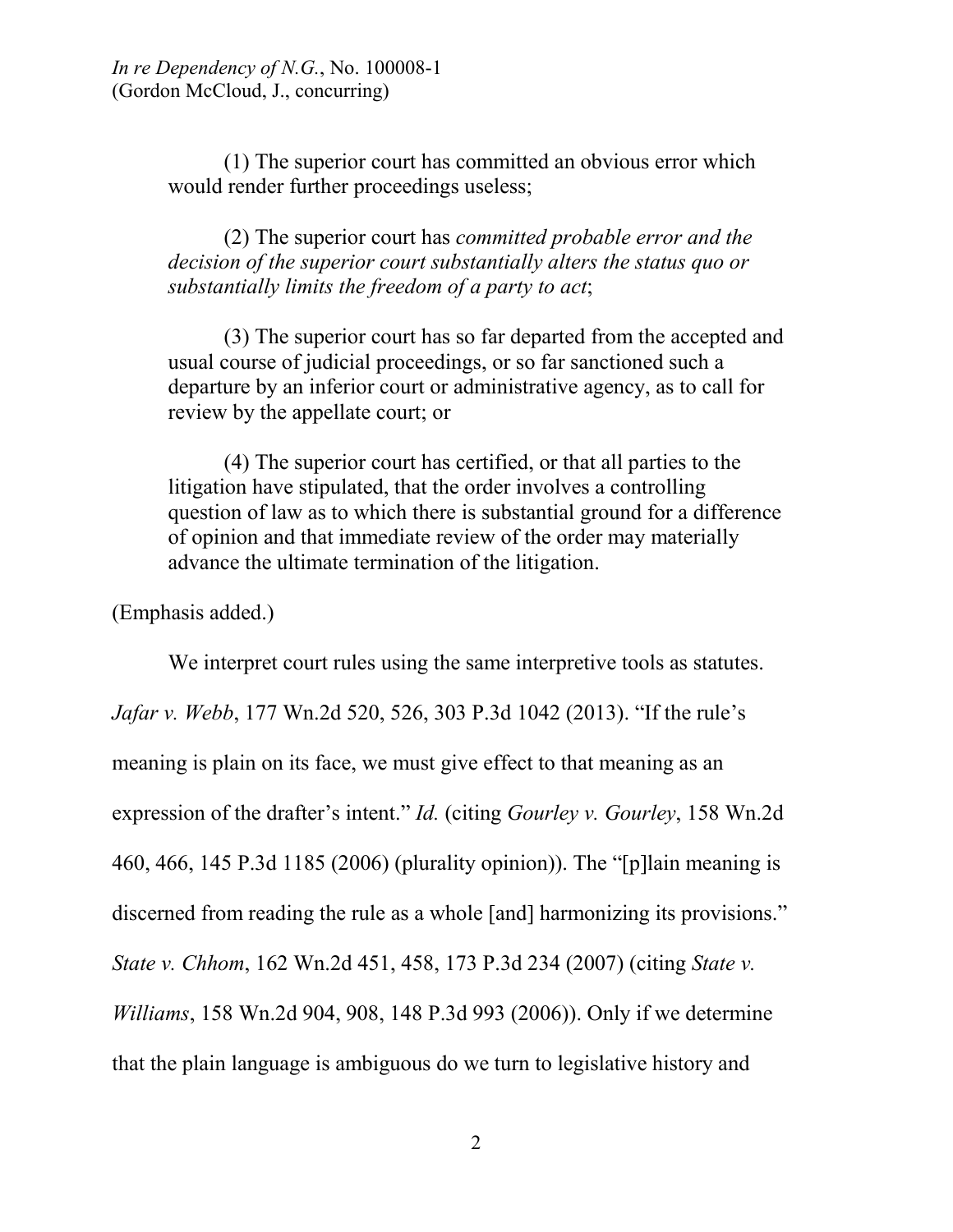relevant case law. *State v. Ervin*, 169 Wn.2d 815, 820, 239 P.3d 354 (2010) ("The surest indication of legislative intent is the language enacted by the legislature." (citing *State v. Jacobs*, 154 Wn.2d 596, 600, 115 P.3d 281 (2005))); *State v. Evans*, 177 Wn.2d 186, 192, 298 P.3d 724 (2013). "If the language of a statute is clear on its face, courts must give effect to its plain meaning and should assume the Legislature means exactly what it says." *State v. Chapman*, 140 Wn.2d 436, 450, 998 P.2d 282 (2000). [1](#page-19-0)

The majority begins with the argument that RAP 2.3(b)(2) is unambiguous and that the rule's plain language requires an "effect outside the courtroom" or "outside the litigation." Majority at 4, 7-11.

I respectfully disagree. There is nothing in RAP 2.3(b)(2) that differentiates between actions inside the courtroom and actions outside the courtroom; it necessarily follows that there is nothing in that subsection of the rule that *requires* an effect outside the courtroom rather than just inside. The plain language says only that the interlocutory decision of which review is sought may qualify for review if it "substantially alters the status quo" and, as the majority states, "status quo" is defined as the "'situation that currently exists.'" Majority at 6 (quoting BLACK'S LAW DICTIONARY 1703 (11th ed.

<span id="page-19-0"></span><sup>1</sup> *Rettkowski v. Dep't of Ecology*, 128 Wn.2d 508, 515, 910 P.2d 462 (1996); *Sidis v. Brodie/Dohrmann, Inc.*, 117 Wn.2d 325, 329, 815 P.2d 781 (1991).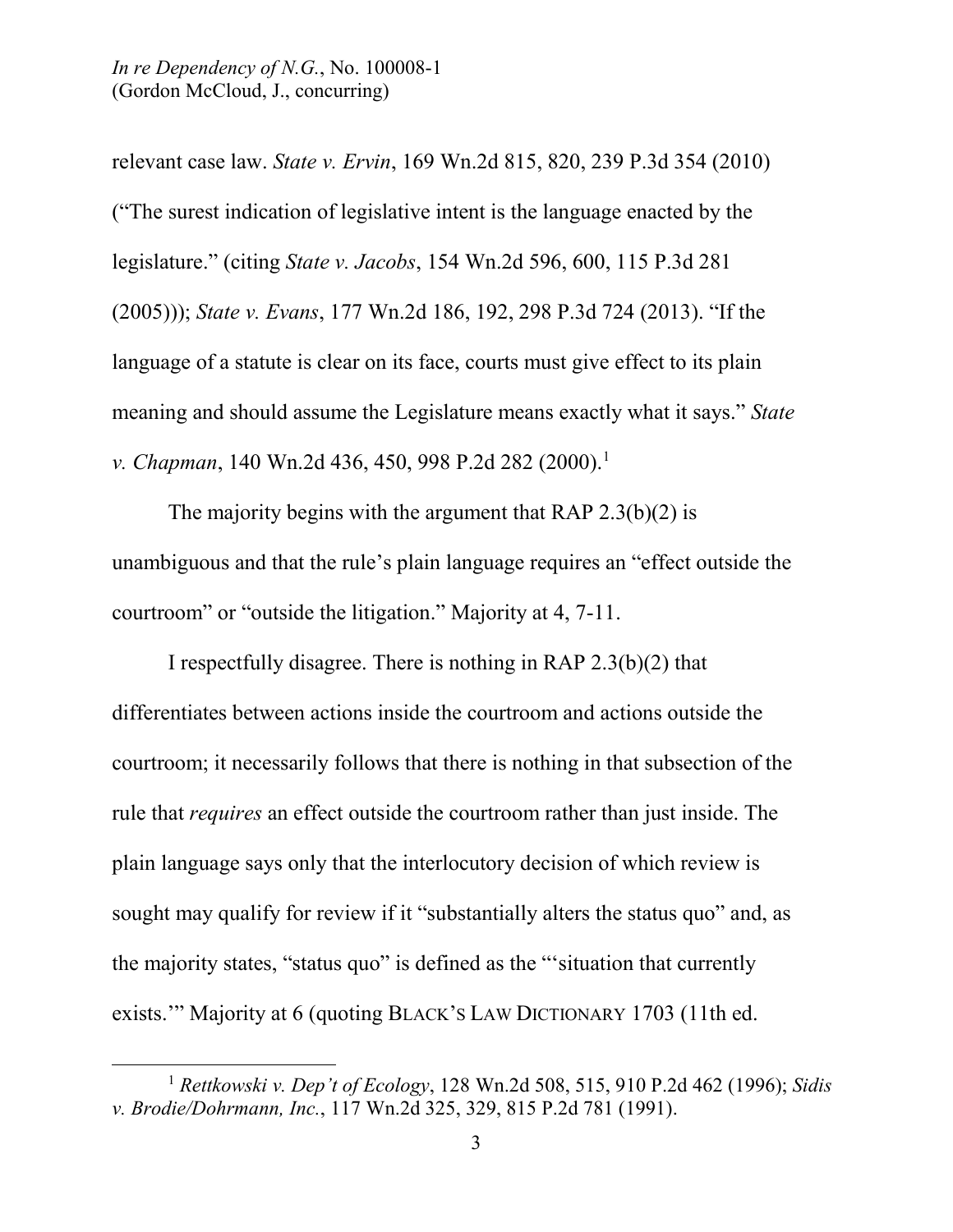2019)). If the drafters intended to limit this rule to interlocutory decisions that cause "effects outside the courtroom," or to orders available under the old writ system, they could have said that. *Chapman*, 140 Wn.2d at 450 (we must assume the drafters meant what they said). But they did not.

The majority argues that RAP 2.3(b)(2) unambiguously requires an outside-the-courtroom effect because that limitation is the only way to prevent RAP 2.3(b)(1) from becoming "meaningless." Majority at 8. I certainly agree with the majority that we must try to harmonize all provisions of a rule "'so that all the language used is given effect, with no portion rendered meaningless or superfluous*.*'" *G-P Gypsum Corp. v. Dep't of Revenue*, 169 Wn.2d 304, 309, 237 P.3d 256 (2010) (internal quotation marks omitted) (quoting *State v. J.P.*, 149 Wn.2d 444, 450, 69 P.3d 318 (2003)). But, I disagree that adding this extratextual limitation on discretionary interlocutory review is the only way to make sure that RAP 2.3(b)(1) is not "meaningless." Majority at 8.

RAP 2.3(b)(2)'s prerequisites to discretionary review are "probable error" and "substantially alters the status quo." These prerequisites are easier to meet than RAP  $2.3(b)(1)$ 's "obvious error" and "render[s] further proceedings useless" prerequisites: an action that renders the further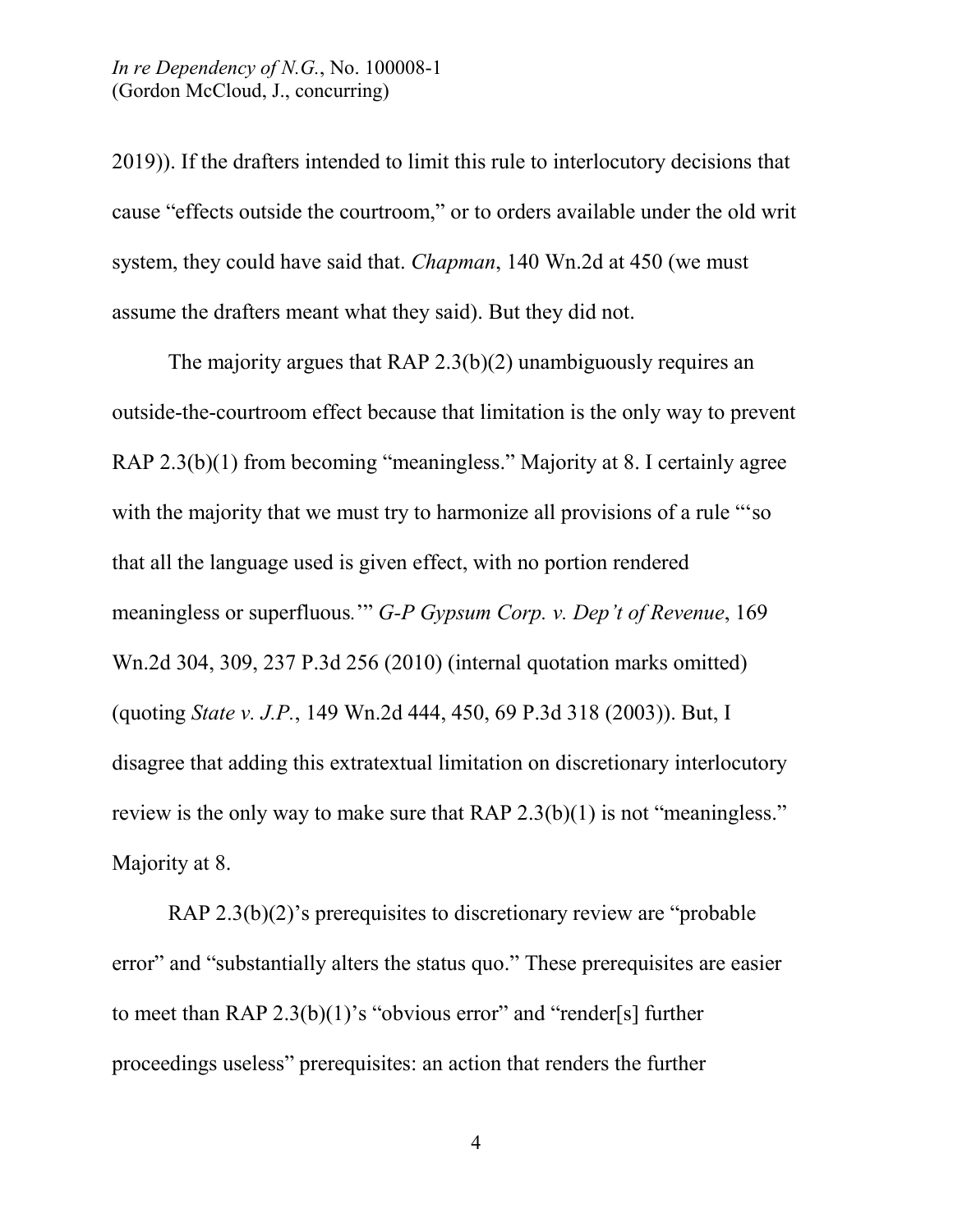proceedings useless under subsection (1) likely will meet subsection (2)'s standard. However, this kind of overlap occurs throughout the RAPs. RAP 13.4(b) provides a good example. Under that rule, this court may accept review if a decision of the Court of Appeals conflicts with a decision of our court or another published decision by the Court of Appeals, *or* if that decision presents a significant question of law under the Washington or United States Constitutions, *or* if the decision involves an issue of substantial public interest. These alternative prerequisites to review all overlap. Some list more specific reasons for accepting review (e.g., conflict between two Court of Appeals' decisions), while others list broader reasons for accepting review (e.g., substantial public interest). But a conflict between two Court of Appeals' decisions could also raise a question of substantial public interest. This overlap does not make either provision meaningless.

I read RAP 2.3 the same way. RAP 2.3(b)(1) provides a narrow and important instance in which review might be warranted; RAP 2.3(b)(2) provides a broader standard under which review might also be warranted.

The majority relies on two outside sources to support its reading.<sup>[2](#page-21-0)</sup> First, it cites a law review article written by former Washington Supreme Court

<span id="page-21-0"></span><sup>&</sup>lt;sup>2</sup> Despite determining that the RAP 2.3(b)(2) is "unambiguous" the majority goes on to examine the history and case law interpreting that rule, despite statutory authority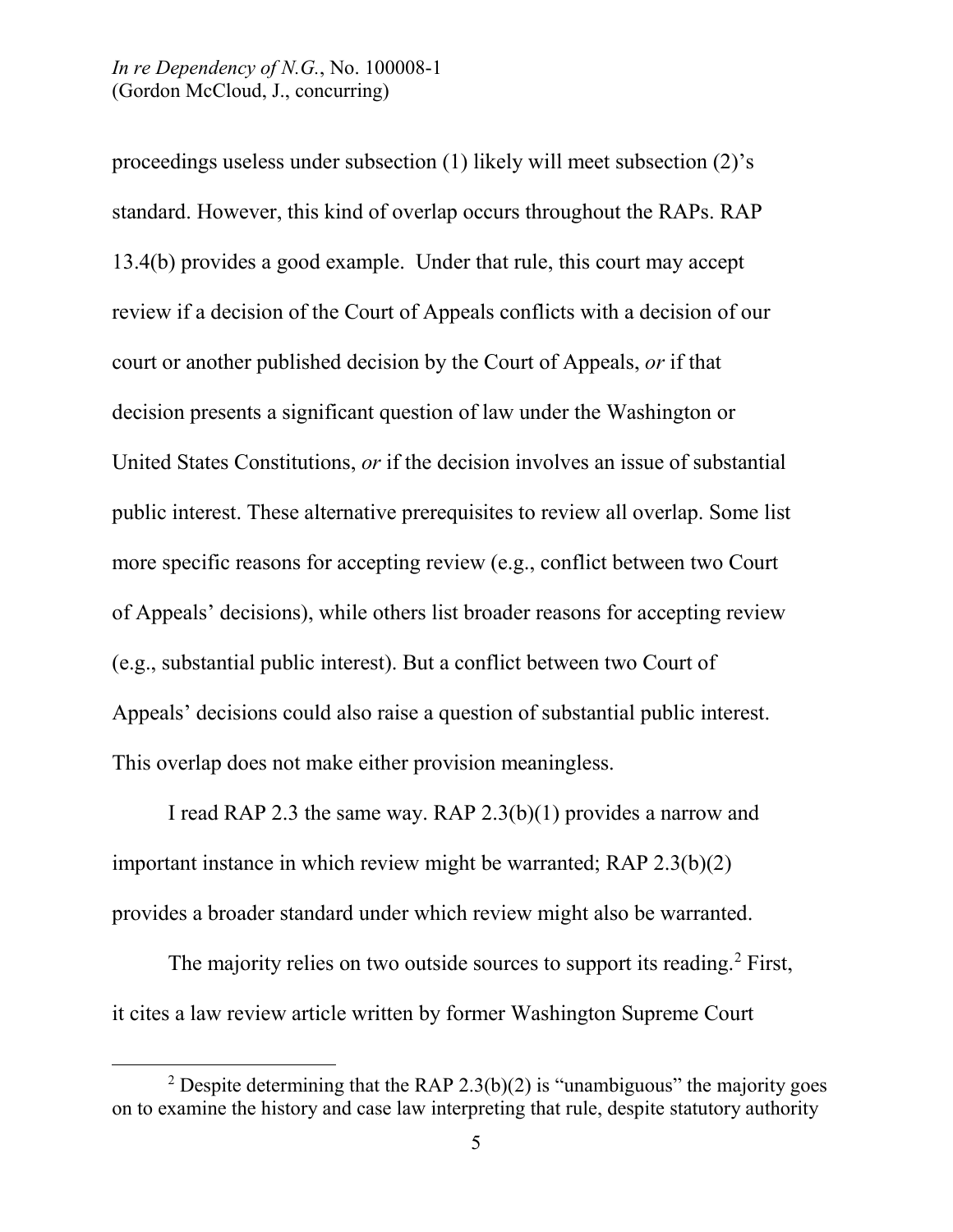Commissioner Geoffrey Crooks. That article in turn cites the rule's comments, not its text, to show that "[s]ubsection (b)(2) was *intended* to apply '*primarily* to orders pertaining to injunctions, attachments, receivers, and arbitration, which have formerly been appealable as a matter of right.'" Geoffrey Crooks, *Discretionary Review of Trial Court Decisions Under the Washington Rules of Appellate Procedure*, 61 WASH. L. REV. 1541, 1545-46 (1986) (emphasis added) (quoting RAP 2.3 cmt. b). He then goes on to say that "[*i*]*t can be argued*, however, that subsection (b)(2) should be applied only when a trial court's order has immediate effects outside the courtroom." *Id.* at 1546 (emphasis added). In other words, former Commissioner Crooks' article introduces an argument for this possible interpretation of RAP 2.3(b)(2) based on a sentence in the comments to the rule, but he does not cite any authority for the assertion that the majority draws from his argument, i.e., that the drafters *intended* to limit the rule to the effects-outside-the-courtroom context.

In contrast, I think that the best evidence of the drafter's intent is the language that the drafters used for this rule. And former Commissioner

principles militating against this. *Dep't of Ecology v. Campbell & Gwinn, LLC*, 146 Wn.2d 1, 12, 43 P.3d 4 (2002) (only appropriate to resort to other aids of construction, including legislative history, if the court determines the language is "ambiguous").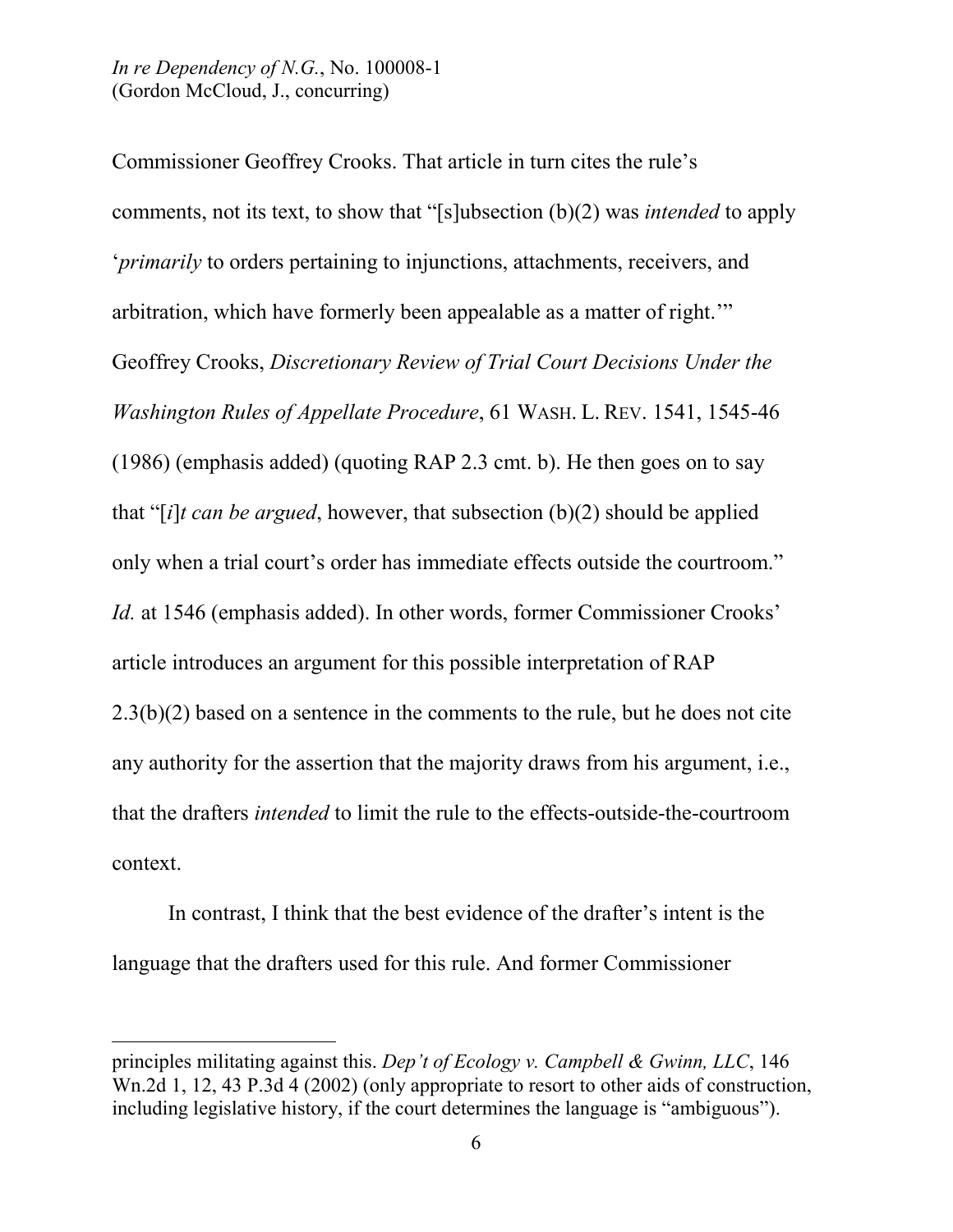Crooks himself acknowledged that "[n]othing in subsection (b)(2) limits its applicability to cases involving injunctions and the like." *Id*.

The majority also cites to *State v. Howland*, 180 Wn. App. 196, 321 P.3d 303 (2014), as authority for this outside-effects interpretation. Majority at 9. *Howland*, however, relies only on former Commissioner Crooks' law review article for its outside-effects requirement; *Howland* engages in no analysis of the text itself. *Id.* at 206-07.

I therefore disagree with the majority's incorporation of the extratextual "effects outside the litigation" prerequisite into RAP 2.3(b)(2).

Still, I agree with the majority's conclusion: J.R.'s intervention did not "substantially alter the status quo." In fact, when the majority applies RAP 2.3(b)(2) to the facts of this case, the majority actually discusses impacts both inside and outside the litigation and says that none of them are drastic enough to warrant review. Majority at 16-17. I agree with that discussion.

# **CONCLUSION**

I agree with the majority that the trial court committed probable error in granting J.R. permissive intervention without stating a reason; I also agree with the majority that the error it identifies does not "substantially alter the status quo."